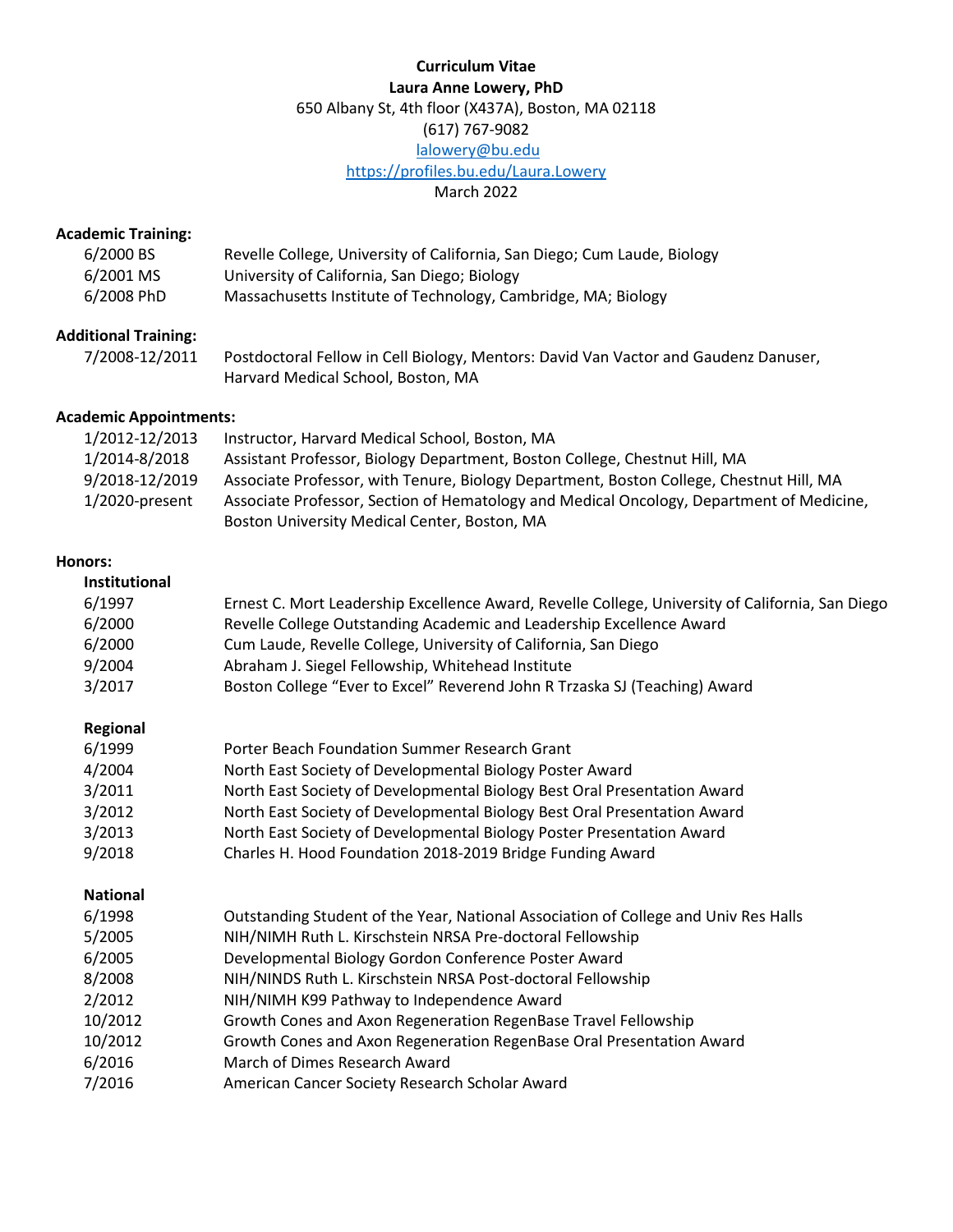### **Departmental, School and University Committees:**

### *Boston College*

| <b>Biology Department</b> |  |  |  |  |  |
|---------------------------|--|--|--|--|--|
|---------------------------|--|--|--|--|--|

| $-0.5 - 0.1 - 0.00$ |                                        |
|---------------------|----------------------------------------|
| 10/2013-3/2014      | Member, Graduate Program Committee     |
| 1/2014-12/2017      | Member, Faculty Search Committee       |
| 6/2018-3/2019       | <b>Chair, Faculty Search Committee</b> |
|                     |                                        |

## **University**

| 1/2014-1/2015   | Member, Strategic Sciences Planning Committee                     |
|-----------------|-------------------------------------------------------------------|
| 1/2014-12/2019  | Member, Core Imaging Facility Committee                           |
| 4/2017-12/2019  | Co-Chair, Beckman Scholars Steering Committee                     |
| 6/2015-5/2018   | Member, Institutional Animal Care and Use Committee               |
| 6/2017-6/2018   | Member, Pew Biomedical Scholars Program Internal Review Committee |
| 12/2017-12/2019 | Member, Pre-Medical Committee                                     |
| 2/2019-12/2019  | Coordinator, Churchill Scholarship Selection Committee            |

## *Boston University*

| 12/2020-present Chair, Anti-Racism Steering Committee, Department of Medicine, Hematology Oncology Section |
|------------------------------------------------------------------------------------------------------------|
| 12/2020-present Member, Racial Equity Champions Committee, Boston University Medical Group                 |

## **Other Professional Development Activities, Boston University:**

| 2020-2021        | Interviewer, Hematology Oncology Section Fellowship Candidate Interviews                   |
|------------------|--------------------------------------------------------------------------------------------|
| 09/2020-05/2021  | Participant, Women's Leadership Program                                                    |
| 11/2020, 10/2021 | Member, Blue Ribbon Panel, Evans Days (poster judging)                                     |
| 12/2020-present  | Facilitator, LIFT Bystander Training for Microaggressions Workshop                         |
| 2021-2022        | Interviewer, PhD Program in Biomedical Sciences                                            |
| 03/2021          | Faculty Participant, Equity Vitality Inclusion Racial Equity Focus Group, BU Medical Group |
| 09/2021-05/2022  | Participant, Narrative Writing Program                                                     |
| 01/2022          | Presenter, Diversity and Inclusion Advisory Council                                        |
| 02/2022-present  | Director of Diversity, Equity, and Inclusion, Hem Onc Section, Department of Medicine, BU  |

## **Teaching Experience and Responsibilities:**

### *Boston College*

| <b>Dates</b>     | Course #       | Title                                       | <b>Credit hours</b> | <b>Enrollment #</b> |
|------------------|----------------|---------------------------------------------|---------------------|---------------------|
| Fall 2013        | BIOL879        | Topics in Developmental Neurobiology        |                     | 5 undergraduates    |
| Spring 2015      | <b>BIOL615</b> | <b>Advanced Cell Biology</b>                | 2                   | 14 graduates        |
| Spring 2016      | BIOL304        | Cell Biology                                | 3                   | 102 undergraduates  |
| Spring 2016      | <b>BIOL615</b> | <b>Advanced Cell Biology</b>                | 2                   | 6 graduates         |
| Spring 2017      | BIOL304        | Cell Biology                                | 3                   | 114 undergraduates  |
| Spring 2018      | BIOL304        | Cell Biology                                | 3                   | 135 undergraduates  |
| Fall 2018        | BIOL304        | Cell Biology                                | 3                   | 138 undergraduates  |
| Fall 2018        |                | UNCS2245 Cell Biology and Nutrition Seminar |                     | 13 undergraduates   |
| Spring 2019      | <b>BIOL402</b> | <b>Advanced Cell Biology</b>                | 3                   | 38 undergraduates   |
| <b>Fall 2019</b> | <b>BIOL402</b> | <b>Advanced Cell Biology</b>                | 3                   | 38 undergraduates   |

*Boston College Undergraduate Research Course Credit (BIOL491/6) Instructing* (Semester – number of students) Spring 2014 – 3; Fall 2014 – 6; Spring 2015 – 7; Fall 2015 – 4; Spring 2016 – 5; Fall 2016 – 5; Spring 2017 – 6; Fall 2017 – 14; Spring 2018 – 17; Fall 2018 – 16; Spring 2019 – 15; Fall 2019 – 10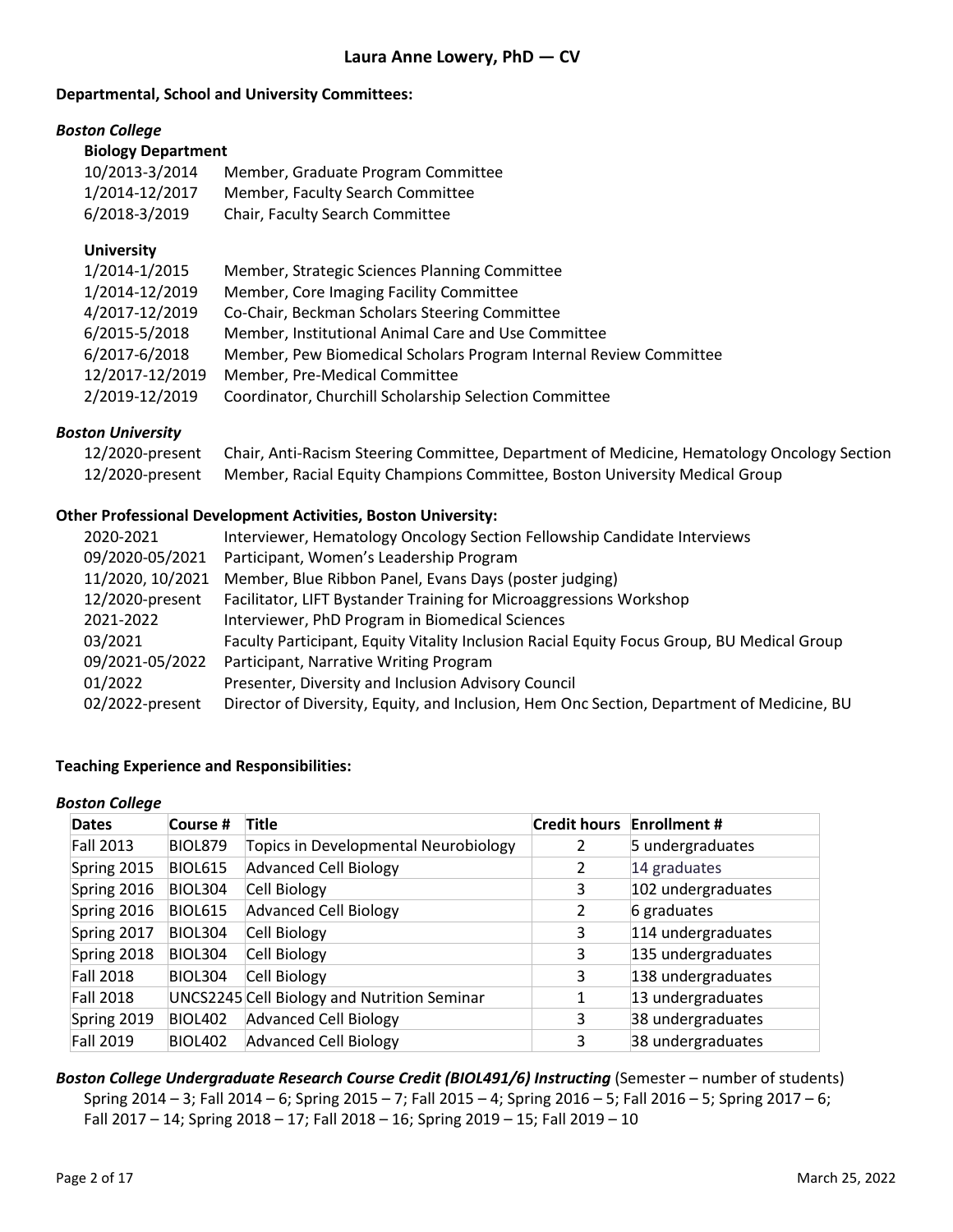### *Boston College Guest Teaching*

| <b>Fall 2015</b> | BIOL489 Investigations in Cellular Re-Programming - 1 guest lecture |
|------------------|---------------------------------------------------------------------|
| Spring 2016      | BIOL489 Investigations in Cellular Re-Programming - 1 guest lecture |

### *Boston College, Teaching Development Activities*

| Participant, Canvas Learning Analytics Research Group, Academic Technology Advisory Board              |
|--------------------------------------------------------------------------------------------------------|
| Participant, Faculty Cohort on Teaching, "Called to Serve: Preparing Students for Careers              |
| Working With and For Others," year-long monthly workshop                                               |
| Panelist, Excellence in Teaching Day, "Moving from Theory to Practice in Engaging Student<br>Learning" |
|                                                                                                        |

### *External Teaching*

| 08/17 | Faculty Instructor, Xenopus Imaging Workshop, National Xenopus Resource Center |
|-------|--------------------------------------------------------------------------------|
|       |                                                                                |

### **Diversity, Equity, Inclusion and Accessibility Activities:**

### *Roles*

| 02/2022-present | Director of Diversity, Equity, and Inclusion, Department of Medicine Hem Onc                 |
|-----------------|----------------------------------------------------------------------------------------------|
| 10/2021-present | CORE (Commitment to Operationalize Racial Equity) Pilot Group, Office of Equity Vitality and |
|                 | Inclusion, BUMG                                                                              |
| 12/2020-present | Chair, Anti-Racism Steering Committee, Department of Medicine - Hem Onc                      |
| 12/2020-present | Member, Racial Equity Champions Committee, BU Medical Group                                  |
| 09/2020-05/2021 | Participant, Women's Leadership Program, BU                                                  |
| 03/2021         | Participant, Equity Vitality Inclusion Racial Equity Focus Group, BU Medical Group           |
| 12/2020-present | Facilitator, LIFT Bystander Training for Microaggressions Workshop                           |

### *Presentations*

LIFT Bystander Training for Microaggressions Workshops

| - Dec 12, 2020   | BU Center for Regenerative Medicine Faculty                                          |
|------------------|--------------------------------------------------------------------------------------|
| - March 4, 2021  | BUSM - Department of Medicine - Hem Onc Faculty and Staff                            |
| - May 25, 2021   | BUSM - Department of Medicine - Hem Onc Clinic Nurses                                |
| - July 9, 2021   | <b>BUSM - Department of Medicine - Hem Onc Clinic Nurses</b>                         |
| - Dec 20, 2021   | <b>BU Dental School Faculty</b>                                                      |
| - Jan 31, 2022   | MS Oral Sciences Program Students                                                    |
| - March 10, 2022 | BUSM - Department of Medicine - Hem Onc Faculty                                      |
|                  | Mini-Presentations Led at Department of Medicine Hem Onc Section Meetings            |
| - May 6, 2021    | The importance of confronting racism                                                 |
| - Nov 18, 2021   | Book review on The Medical Apartheid: The Dark History of Medical Experimentation on |
|                  | Black Americans from Colonial Times to the Present                                   |
| - Feb 4, 2022    | How to be an ally                                                                    |
| 02/2021-present  | Monthly Racial Equity Updates at Department of Medicine Hem Onc Section Meetings     |
| 01/2022          | Diversity and Inclusion Advisory Council, on Hem Onc Anti-Racism Committee           |

#### *Mentoring*

Summer 2020, 2021 - Faculty Mentor to 2 undergraduate students in BU STaRS program 2017-2019 - Faculty Mentor to 3 undergraduate students in McNairs Scholars Program, Boston College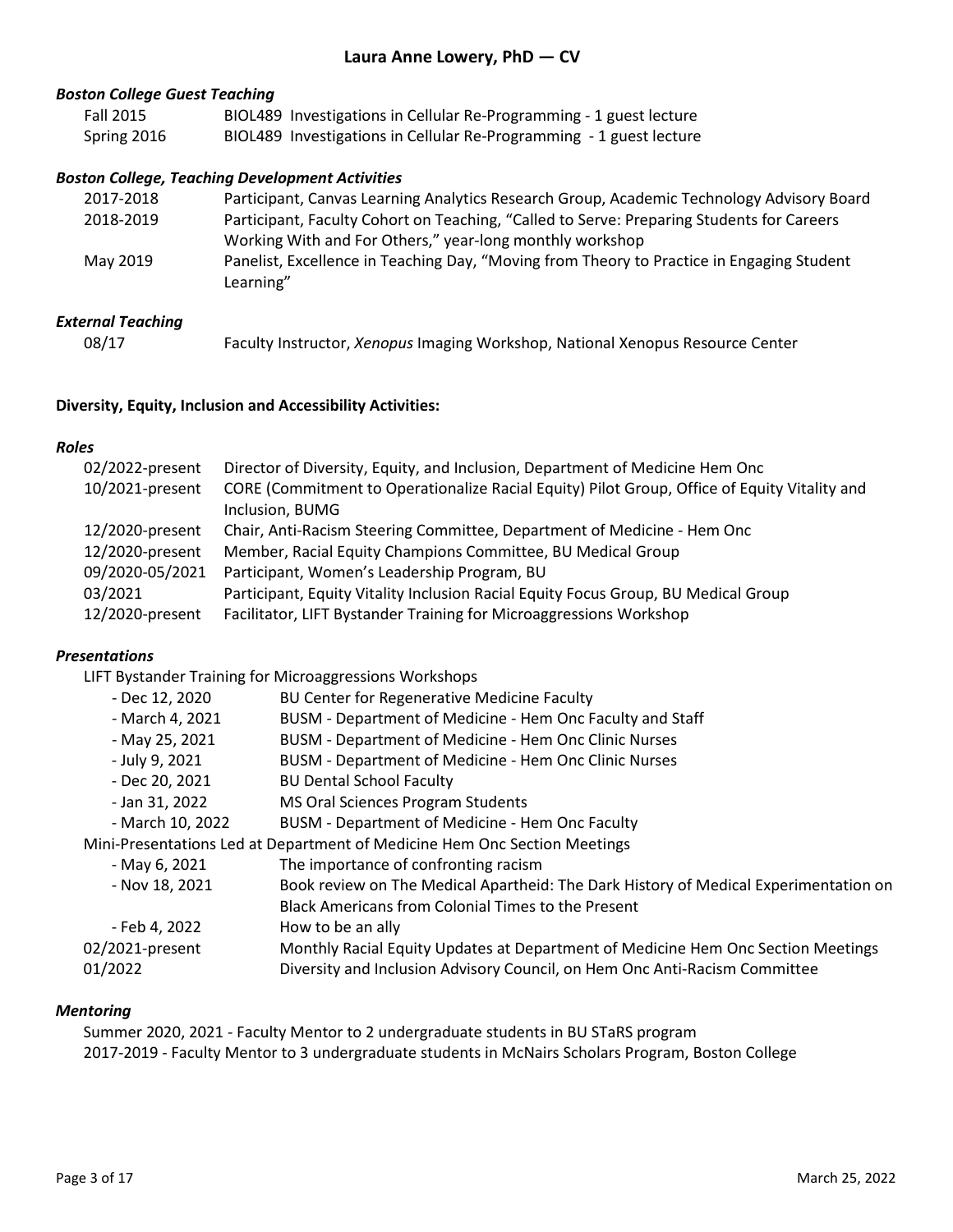## **Major Mentoring Activities:**

| <b>Mentee Name</b>            |                  | Dates Project, product(s)                                                                                                                                                | <b>Current position</b>                                                                  |
|-------------------------------|------------------|--------------------------------------------------------------------------------------------------------------------------------------------------------------------------|------------------------------------------------------------------------------------------|
| <b>Postdoctoral Fellows</b>   |                  |                                                                                                                                                                          |                                                                                          |
| Gary S McDowell,<br>PhD       | 2014-<br>2016    | Microtubules and embryo asymmetry, ref 15                                                                                                                                | Executive Director, Future of Research<br>Inc                                            |
| Paula Slater, PhD             | 2018             | 2016- Neurodevelopment, ref 18,19,25,37                                                                                                                                  | Post-doc, Pontificia Universidad<br>Católica de Chile                                    |
|                               |                  |                                                                                                                                                                          |                                                                                          |
| <b>PhD Students</b>           |                  | Elizabeth Bearce, PhD 2014- Cell motility and microtubules, ref 12,20,27,33,34,40 Post-doc, University of Oregon                                                         |                                                                                          |
|                               | 2019             | * North East Society of Developmental Biology Oral<br>Presentation Award 2017; *NSF Graduate Research<br>Fellowship                                                      |                                                                                          |
| Burcu Erdogan, PhD            | $2014 -$<br>2019 | Neurodevelopment and microtubules, ref<br> 12,17,23,33,36,40                                                                                                             | Post-doc, Harvard University                                                             |
| Micaela Lasser, PhD           | 2017-<br>2020    | Embryonic development, ref 22,24,26,38,39<br>*American Society for Human Genetics Poster Award Faculty, University of San Francisco<br>2018                              | Post-doc, UC San Francisco,                                                              |
| Garrett Cammarata,<br>PhD     | 2020             | 2015- Microtubule plus-end dynamics, ref<br>15,17,18,19,23,34 *ASCB Travel Award 2019                                                                                    | Scientist, New England Biolabs                                                           |
| <b>Undergraduate Students</b> |                  |                                                                                                                                                                          |                                                                                          |
| Alina Stout                   | 2013             | Microtubule dynamics, ref 10,31,32                                                                                                                                       | Protocol Coordinator, Children's<br><b>Oncology Group</b>                                |
| Anna Faris, MD                | 2014             | 2013- Microtubule dynamics, ref 10,12,31                                                                                                                                 | Medical Fellow, University of Michigan<br>(MD at Case Western Cleveland Clinic)          |
| Salvatore D'Amico             | 2013-<br>2014    | Microtubule dynamics, ref 32                                                                                                                                             | Research Project Manager, Boston<br><b>Medical Center</b>                                |
| Belinda Nwagbara,<br>MD       | 2015             | 2013- Microtubule dynamics, ref 12,14<br>* North East Society of Developmental Biology Poster Connecticut<br>Award 2014                                                  | Medical Resident, University of                                                          |
| Charlie Baker                 | 2015             | 2013- Microtubule dynamics, ref 13                                                                                                                                       | Clinical Research Coordinator, Icahn<br>SOM                                              |
| <b>Matthew Evans</b>          | 2013-<br>2015    | Microtubule dynamics, ref 12,13<br>* North East Society of Developmental Biology Poster<br>Award 2015 *McCarthy Prize for best thesis in<br><b>Natural Sciences 2015</b> | MD student, Oxford University                                                            |
| Chris Lucaj                   | 2014-<br>2015    | Microtubule dynamics, ref 13                                                                                                                                             | Research technician, Tufts University<br>SOM                                             |
| Leslie Carandang              | 2014-<br>2016    | Microtubule dynamics, ref 16,27<br>* North East Society of Developmental Biology Poster Medicine<br><b>Award 2016</b>                                                    | MD student, Loyola Stritch School of                                                     |
| <b>Andrew Francl</b>          | 2014-<br>2016    | Microtubule dynamics, ref 13,17 *Scholar of the<br>College at BC 2016                                                                                                    | PhD student, MIT                                                                         |
| Patrick Ebbert, MD            | 2014-<br>2016    | Microtubule dynamics, ref 12,13,14,16,32,36                                                                                                                              | Internal Medicine Intern at Mt Sinai<br>Hospital (MD at University of<br>Pittsburgh SOM) |

Major Trainees (*only includes trainees that were co-authors on scientific publications, ref # from Bibliography p.14*):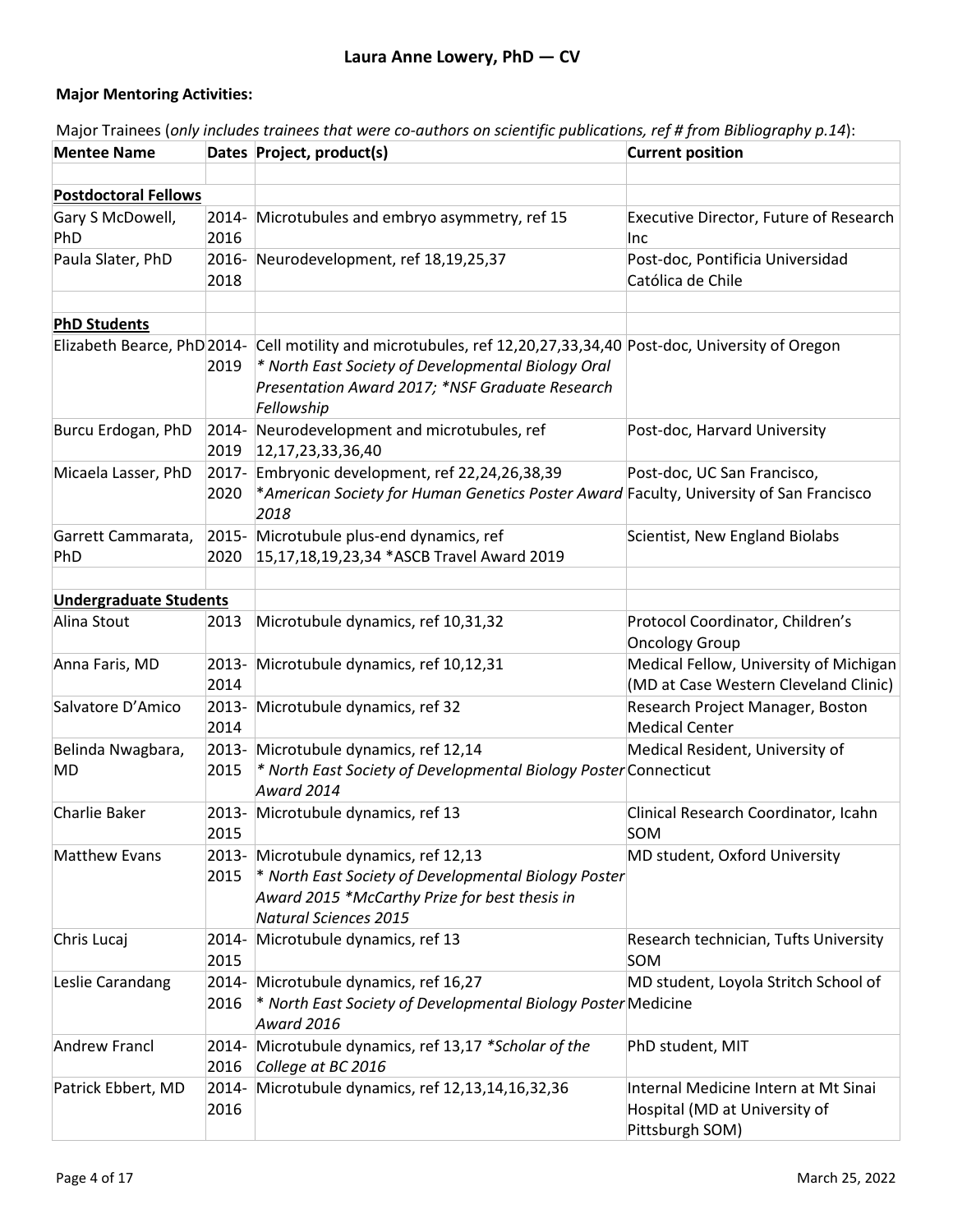| <b>Mentee Name</b> |               | Dates Project, product(s)                                                                           | <b>Current position</b>               |
|--------------------|---------------|-----------------------------------------------------------------------------------------------------|---------------------------------------|
| Erin Rutherford    |               | 2014- Microtubule dynamics, ref 12,16,17,27,35 * North                                              | PhD student, University of New        |
|                    | 2016          | East Society of Developmental Biology Poster Award                                                  | England                               |
|                    |               | 2016; ASCB Travel Award 2015                                                                        |                                       |
| Laurie Hayrapetian |               | 2015- Axon guidance, ref 37                                                                         | MD student, George Washington         |
|                    | 2017          |                                                                                                     | University                            |
| Jackson Bowers     |               | 2015- Microtubule dynamics, ref 16,18                                                               | MD student, University of             |
|                    | 2017          |                                                                                                     | Pennsylvania                          |
| Alexandra Mills    |               | 2014- Wolf-Hirschhorn syndrome, ref 16,20                                                           | MD student, University of Pittsburgh  |
|                    | 2018          | * North East Society of Developmental Biology Oral                                                  |                                       |
|                    |               | Presentation Award 2018 *Balkema Prize for Best                                                     |                                       |
|                    |               | Biology thesis 2018                                                                                 |                                       |
| Jessica Tiber      |               | 2015- Neurodevelopmental disorders, ref 38                                                          | MD student, Quinnipiac University     |
|                    | 2018          |                                                                                                     |                                       |
| Eric Lee           |               | 2015- Axon guidance, ref 17 * North East Society of                                                 | PhD student, UCLA                     |
|                    | 2018          | Developmental Biology Poster Award 2017                                                             |                                       |
| Oliver Yan         | 2016-         | Embryo development, ref 18                                                                          | MD student, Boston University         |
|                    | 2018          | * McNair Scholar                                                                                    |                                       |
| Benjamin Pratt     | 2016-<br>2018 | Microtubules and axon guidance, ref 17,27,39                                                        | Secondary education teacher, Up       |
|                    |               |                                                                                                     | Academy Boston                        |
| Seung Woo Kim      | 2019          | 2016- Microtubules and axon guidance, ref 20,39 *<br>Northeast Craniofacial Meeting Best Flash Talk | MD student, Rutgers University        |
|                    |               | Award 2018 *Scholar of the College at BC                                                            |                                       |
| Annika Samuelson   | 2016-         | Microtubule-actin interactions, ref 19                                                              | MD student, University of Minnesota   |
|                    | 2019          |                                                                                                     |                                       |
| Connor Monahan     | 2016-         | Microtubules and axon guidance, ref 18,24,39                                                        | PhD student, Columbia University      |
|                    | 2019          |                                                                                                     |                                       |
| Alexandra Magee    | 2016-         | Microtubule-actin interactions, ref 19                                                              | Research assistant, Harvard Medical   |
|                    | 2019          | * North East Society of Developmental Biology Poster School                                         |                                       |
|                    |               | <b>Award 2019</b>                                                                                   |                                       |
| <b>Megan Selig</b> | 2016-         | Wolf-Hirschhorn syndrome, ref 20                                                                    | MD student, Stony Brook University    |
|                    | 2019          |                                                                                                     |                                       |
| Rachael Cella      |               | 2016- Wolf-Hirschhorn syndrome, ref 20<br>* Gateway                                                 | MD student, University of Connecticut |
|                    | 2019          | <b>Scholars Program</b>                                                                             |                                       |
| Sydney Kim         | 2016-         | Intellectual disability disorders, ref 22                                                           | <b>Research Assistant</b>             |
|                    | 2019          |                                                                                                     |                                       |
| Timothy Zaccaro    | 2016-         | Axon guidance, ref 23                                                                               | <b>Technology Solutions Project</b>   |
|                    | 2019          |                                                                                                     | Coordinator, ClinicalMind             |
| Jessica Bolduc     |               | 2017- Embryonic development and intellectual disabilities, Research Assistant, Harvard              |                                       |
|                    | 2019          | ref 26                                                                                              |                                       |
| Luke Murphy        | 2017-         | Embryonic development and intellectual disabilities, Jesuit Volunteer Corp                          |                                       |
|                    | 2019          | ref 26                                                                                              |                                       |
| Caroline O'Brien   | 2018-         | Embryonic development and intellectual disabilities, BS student, Boston College                     |                                       |
|                    | 2019          | ref 26                                                                                              |                                       |

# **Summer Internship Mentoring (visiting students)**

| <b>Mentee Name</b> | Dates Mentee position                 | Summer Program                                                | College/University |
|--------------------|---------------------------------------|---------------------------------------------------------------|--------------------|
| Abigail Antoine    | 2014 Undergrad student Praxis Program |                                                               | Smith College      |
| Richard Li         |                                       | 2016 High school student The Education Cooperative Internship |                    |
|                    |                                       | Program                                                       |                    |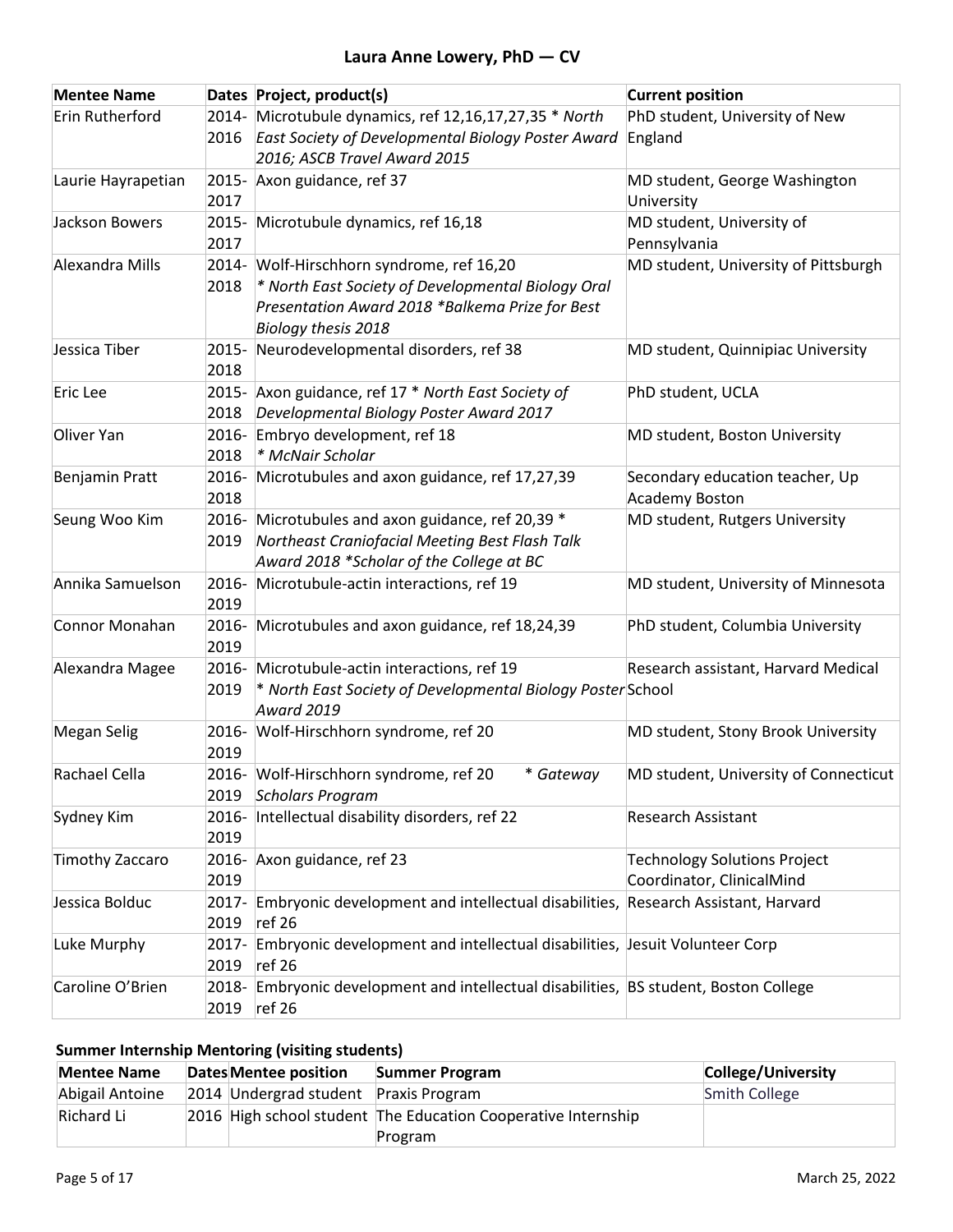| <b>Mentee Name</b> |      | <b>Dates Mentee position</b>            | <b>Summer Program</b>                                                    | College/University                |
|--------------------|------|-----------------------------------------|--------------------------------------------------------------------------|-----------------------------------|
| Lucas Ashley       | 2017 | Undergrad student                       | <b>NSF REU Program</b>                                                   | <b>UNC Chapel Hill</b>            |
| Noel Taylor        |      |                                         | 2017 High school student The Education Cooperative Internship<br>Program |                                   |
| Christy Abraham    |      | 2018 Undergrad student                  | <b>NSF REU Program</b>                                                   | Nova Southeastern<br>University   |
| Ivanna Lai         |      |                                         | 2018 High school student The Education Cooperative Internship<br>Program |                                   |
| Jordan Thomas      |      | 2019 Undergrad student                  | <b>NSF REU Program</b>                                                   | <b>Frostburg State University</b> |
| Vargas             |      | Andrea Navarrete 2020 Undergrad student | <b>BU STaRS program</b>                                                  | UC Irvine                         |
| Hieu Nguyen        | 2021 | Undergrad student                       | <b>BU STaRS program</b>                                                  | <b>Washington and Lee Univ</b>    |

## **Thesis Defense Committees**

| <b>Student Name</b> | <b>Degree</b> | <b>University</b>             | Year |
|---------------------|---------------|-------------------------------|------|
| Jie Quan            | <b>PhD</b>    | <b>Harvard Medical School</b> | 2013 |
| Karie Heinecke      | MS            | <b>Boston College</b>         | 2014 |
| Josh Meidenbauer    | <b>PhD</b>    | <b>Boston College</b>         | 2014 |
| Patrick Grady       | <b>PhD</b>    | <b>Boston College</b>         | 2015 |
| Margaret Bennett    | MS            | <b>Boston College</b>         | 2016 |
| Sean Ruvolo         | MS            | <b>Boston College</b>         | 2016 |
| Nicholas Worley     | MS            | <b>Boston College</b>         | 2016 |
| Alicia Nugent       | <b>PhD</b>    | <b>Harvard Medical School</b> | 2016 |
| Sudeshna Saha       | <b>PhD</b>    | <b>Boston College</b>         | 2016 |
| Zach Feiger         | <b>PhD</b>    | <b>Brandeis University</b>    | 2016 |
| Sergine Brutus      | PhD           | <b>Harvard Medical School</b> | 2020 |
| Gavin Rosen         | MS            | <b>Boston University</b>      | 2022 |

## **PhD Thesis Comprehensive Exam Committees**

| <b>Student Name</b>   | <b>University</b>     | Year |
|-----------------------|-----------------------|------|
| Alexander Auld        | <b>Boston College</b> | 2015 |
| Johnathan Meaders     | <b>Boston College</b> | 2016 |
| Sean Ruvolo           | <b>Boston College</b> | 2016 |
| Mary Ann Collins      | <b>Boston College</b> | 2016 |
| <b>Torrey Mandigo</b> | <b>Boston College</b> | 2017 |
| Catherine May         | <b>Boston College</b> | 2019 |
| Stacy Nguyen          | <b>Boston College</b> | 2019 |

## **Other Professional Activities:**

## **Professional Societies: Memberships, Offices, and Committee Assignments:**

## **Regional**

| 2015-2018 | Member, New England Society for Microscopy (Board Member, 2016-2018)                |
|-----------|-------------------------------------------------------------------------------------|
| Feb 2016  | Co-Organizer, New England Society for Microscopy Spring Meeting, Boston College, MA |
| July 2018 | Session Chair, New England Craniofacial Meeting, Boston College, MA                 |

## **National**

## *American Society for Cell Biology*

| 2011-present | Member                                                              |                |
|--------------|---------------------------------------------------------------------|----------------|
| Dec 2015     | Co-Organizer and Co-Chair, Annual Meeting Special Interest Subgroup |                |
| Page 6 of 17 |                                                                     | March 25, 2022 |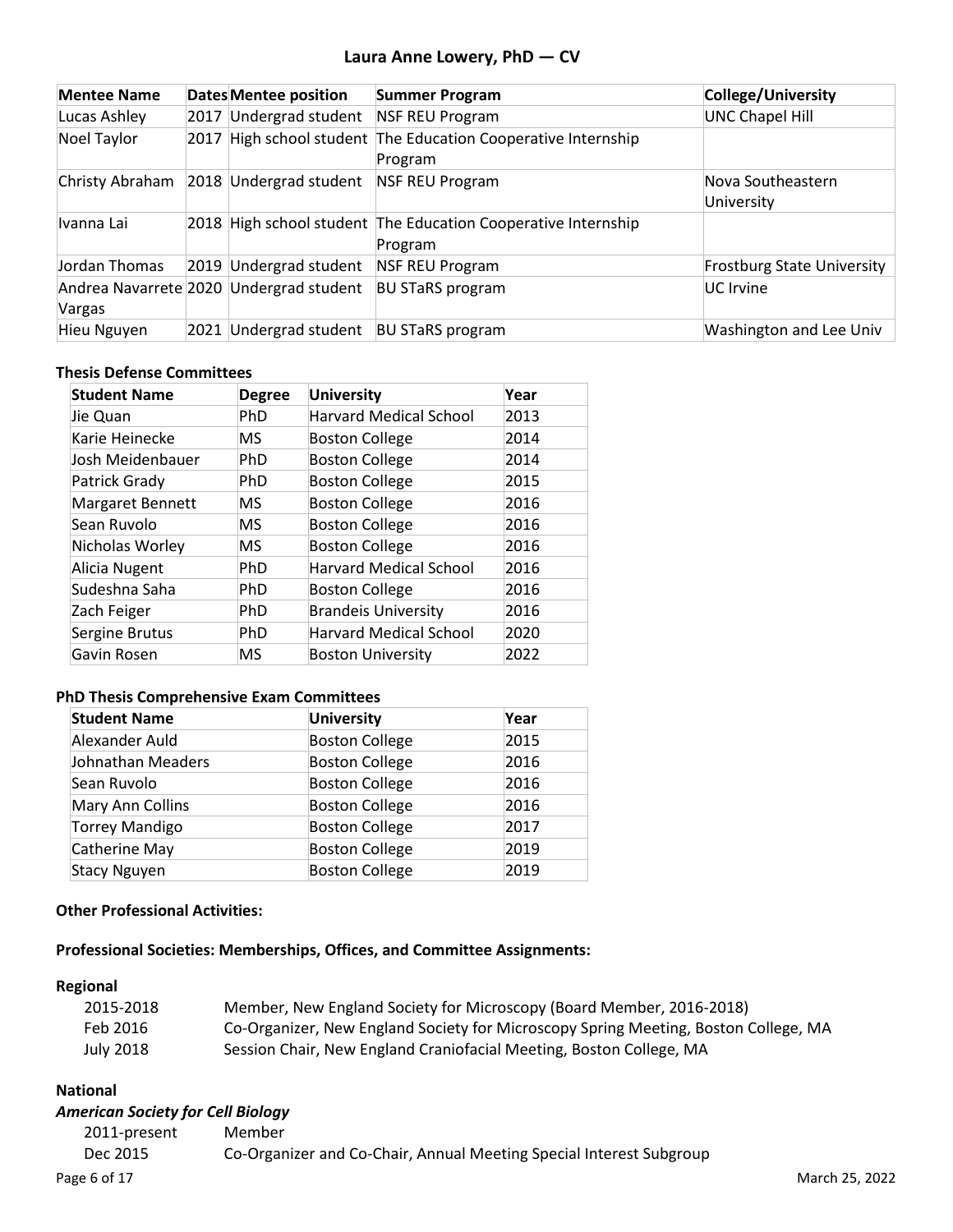| Dec 2015  | Table Leader, Applying for an Academic Faculty Position, Career Discussion and Mentoring |
|-----------|------------------------------------------------------------------------------------------|
|           | Roundtables, Annual Meeting, San Diego                                                   |
| Sept 2016 | Abstract Reviewer, Microtubule Poster Session, Annual Meeting                            |
| Dec 2016  | Co-Organizer and Co-Chair, Annual Meeting Special Interest Subgroup                      |
| Dec 2017  | Co-Organizer and Co-Chair, Annual Meeting Special Interest Subgroup                      |
| Sept 2018 | Abstract Reviewer, Microtubule Poster Session, Annual Meeting                            |
| Dec 2019  | Co-Chair, Annual Meeting Minisymposium, Cytoskeletal Dynamics, Washington DC             |

## *Society for Developmental Biology*

| 2003-2020  | Member                                                                              |
|------------|-------------------------------------------------------------------------------------|
| April 2015 | Judge, Research Poster Awards, Northeast Meeting, Woods Hole, MA                    |
| April 2016 | Co-Organizer and Co-Chair, Northeast Meeting, Woods Hole, MA                        |
| Aug 2016   | Judge, Research Poster Awards, National Meeting, Boston, MA                         |
| Aug 2016   | Session Leader, Grant Writing Strategies, National Mtg Faculty Bootcamp, Boston, MA |
| April 2017 | Judge, Research Poster Awards, Northeast Meeting, Woods Hole, MA                    |
| April 2018 | Judge, Research Poster Awards, Northeast Meeting, Woods Hole, MA                    |
| April 2019 | Judge, Research Poster Awards, Northeast Meeting, Woods Hole, MA                    |

## *Other National Societies*

| 2012-2018 | Member, Society for Neuroscience    |
|-----------|-------------------------------------|
| 2013-2018 | Member, Genetics Society of America |

### **International**

### *International Xenopus Community*

| Aug 2013         | Panelist, Advice for Senior Post-docs, Xenopus Meeting, Woods Hole, MA                               |
|------------------|------------------------------------------------------------------------------------------------------|
| Aug 2014         | Judge, Research Poster Awards, International meeting, Asilomar, CA                                   |
| Sept 2015        | Co-Organizer and Co-Chair, International Xenopus Principal Investigator's meeting, Woods Hole,<br>MA |
| Aug 2018         | Judge, Research Poster Awards, International meeting, Seattle WA                                     |
| Feb 2022-present | Member, External Advisory Board, Xenbase                                                             |

#### *Other International*

| May 2016 | Session Chair, Microtubules in Neurons Session, EMBL Microtubule Meeting, Heidelberg, |
|----------|---------------------------------------------------------------------------------------|
|          | Germany                                                                               |

## **Community service related to academic professional work:**

## *Boston College*

| June 2014         | Panelist, Preparing Future Faculty Event, Graduate School of Arts and Sciences       |
|-------------------|--------------------------------------------------------------------------------------|
| Feb 2015          | Speaker, Halftime Retreat for student vocational discernment                         |
| May 2015          | Speaker, College of Arts and Sciences Alumni Reunion Weekend (re: Future of Science) |
| Sept 2015         | Speaker, Parents' Weekend College of Arts and Sciences Dean's Luncheon               |
| Feb 2016          | Speaker, Research Opportunities for Undergrads, Presidential Scholar Candidates      |
| <b>March 2016</b> | Panelist, Authorship Issues, Research and Scholarship Integrity Day                  |
| April 2016        | Speaker, Eagle Admit Day Biology Program Presentation                                |
| Feb 2017          | Speaker, Research Opportunities for Undergrads, Presidential Scholar Candidates      |
| April 2017        | Speaker, Eagle Admit Day Biology Program Presentation                                |
| Aug 2017          | Speaker, Halftime Retreat for student vocational discernment                         |
| Nov 2017          | Speaker, Philosophical Society, Discussion on Gene Editing                           |
| Dec 2017          | Speaker, Board of Trustees Meeting, Promoting Formation of Schiller Institute        |
| Feb 2018          | Keynote Speaker, Order of the Cross and Crown Honor Society Induction Ceremony       |
| April 2018        | Speaker, Eagle Admit Day Biology Program Presentation                                |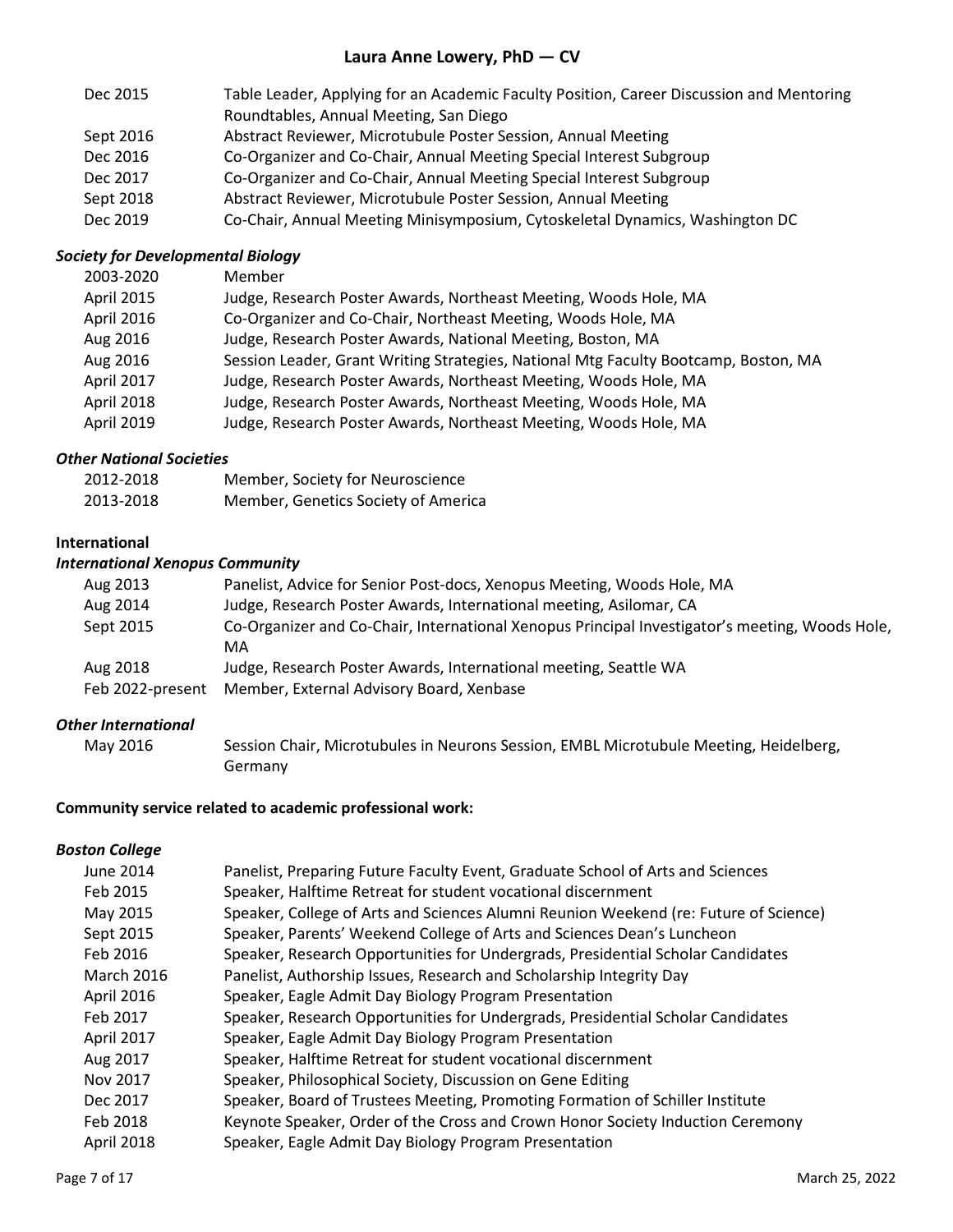| April 2018     | Keynote Speaker, ACC Regional Undergrad Research Conference, Meeting of the Minds |
|----------------|-----------------------------------------------------------------------------------|
| May 2018       | Panelist, Postdoc-PI Transition Panel, Post-Doc Association                       |
| Sept 2018      | Faculty Speaker, STRIDE Program Sophomore undergraduate leadership program        |
| Jan 2019       | Keynote Speaker, Inaugural Leadership Day                                         |
| Jan 2019       | Speaker, Eagle Admit Day Biology Program Presentation                             |
| Sept 2019      | Faculty Speaker, STRIDE Program Sophomore undergraduate leadership program        |
| 9/2018-12/2019 | Faculty Advisor, American Red Cross                                               |
| 9/2018-12/2019 | Faculty Advisor, Camp Kesem                                                       |
|                |                                                                                   |

### *Other Institutions*

| Aug 2013          | Panelist, The Academic Job Search Series: Postdoc to PI Panel, Harvard Medical School  |
|-------------------|----------------------------------------------------------------------------------------|
| <b>April 2015</b> | Panelist, "Academic Research Careers" Development Session, Brandeis University         |
| April 2016        | Panelist, "Academic Careers at Research/Teaching Institutions," Harvard Medical School |
| May 2017          | Panelist, New Faculty Career Development Panel, Boston Children's Hospital             |

### **Editorial Boards:**

| 2018-present | Review Editor, Frontiers in Molecular Neuroscience |  |  |
|--------------|----------------------------------------------------|--|--|
|              |                                                    |  |  |

### **Ad hoc reviewing**

*Aging – Biophysical Journal - Cell Reports - Cold Spring Harbor Laboratory Press - Current Biology - Developmental Biology - Developmental Neurobiology - F1000 Faculty Reviews - Frontiers in Cellular Neuroscience - Frontiers in Molecular Neuroscience - Human Molecular Genetics - International Journal of Developmental Biology - Journal of Anatomy - Journal of Cell Biology - Journal of Cell Science - Journal of Developmental Biology - Journal of Integrative Neuroscience - Journal of Molecular Biology - Journal of Neurochemistry - Journal of Neurology and Experimental Neuroscience - Journal of Pediatric Epilepsy - Journal of Pediatric Genetics - Journal of Visualized Experiments - Molecular and Cellular Neuroscience - Molecular Biology of the Cell - PLOS Genetics - PLOS Pathogens - Scientific Reports - Trends in Neuroscience*

11<sup>th</sup> edition of Developmental Biology by Scott Gilbert and Michael Barresi – Sinauer Associates (Chapter 15: Neural Crest Cells and Axonal Specificity)

### **Major Committee Assignments:**

#### **Study Sections:**

#### *Federal*

| Oct 2017  | National Institutes of Health SYN Study Section - ad hoc reviewer                      |
|-----------|----------------------------------------------------------------------------------------|
| Oct 2017  | National Science Foundation Division of Integrative Organismal Systems (Neural Systems |
|           | Cluster) - mail in reviewer                                                            |
| Apr 2021  | National Science Foundation Division of Integrative Organismal Systems (Developmental  |
|           | Mechanisms and Evo/Devo Cluster) – panel reviewer                                      |
| June 2021 | American Cancer Society - Metastasis and Microenvironment Peer Review Committee        |

#### *International Foundations*

| 2014, 2016       | The Wellcome Trust, United Kingdom                                                        |
|------------------|-------------------------------------------------------------------------------------------|
| 2014, 2017, 2020 | Medical Research Council, United Kingdom                                                  |
| 2015             | French National Research Agency (ANR)                                                     |
| 2016             | Netherlands Organization for Scientific Research (NOW) - Earth and Life Sciences division |
| 2021             | <b>Israel Science Foundation</b>                                                          |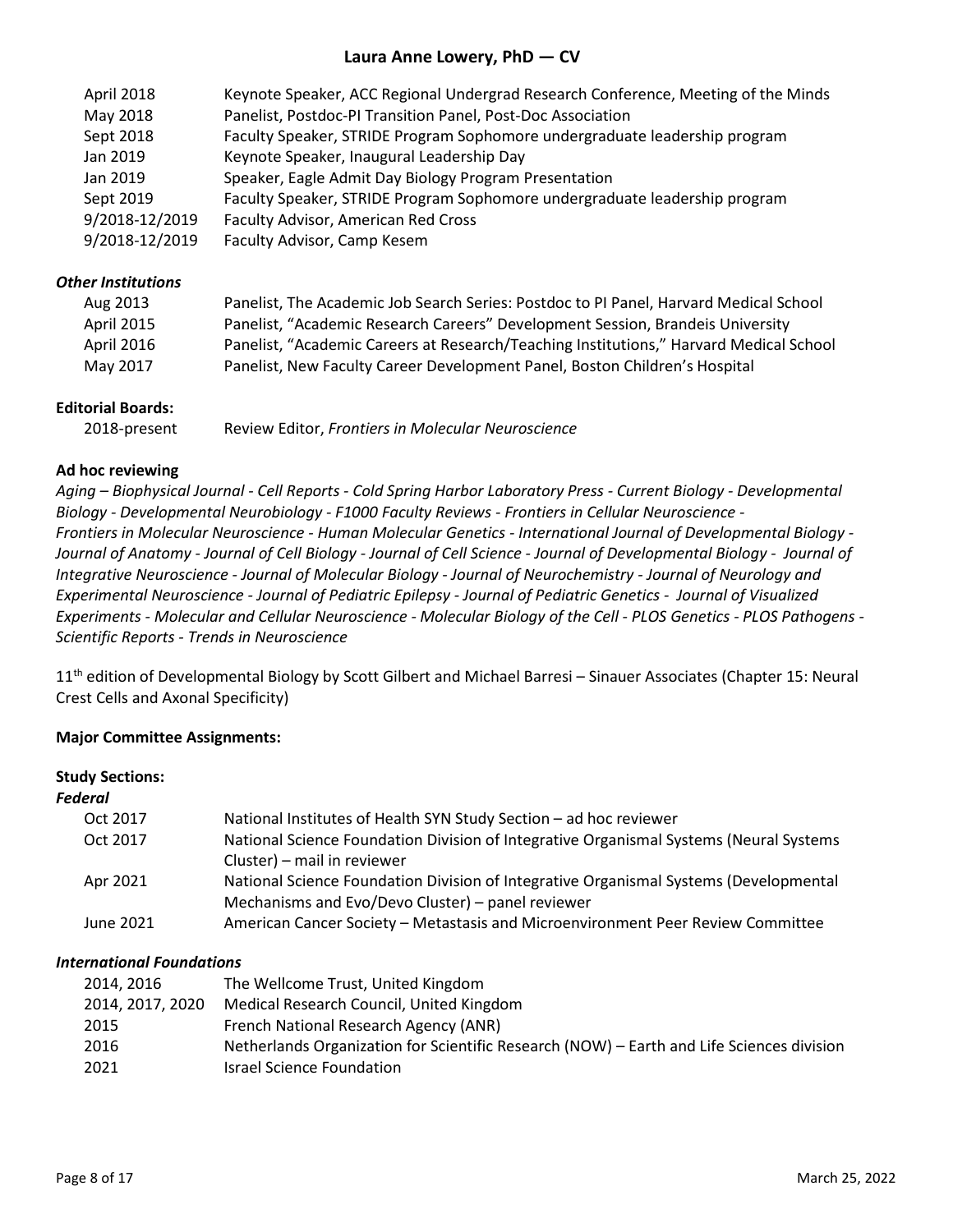# **Other Support:** *(totaling \$7,904,609 external funding)*

| Current         |                                                                                                        |                                                                                                                                                                                                                          |
|-----------------|--------------------------------------------------------------------------------------------------------|--------------------------------------------------------------------------------------------------------------------------------------------------------------------------------------------------------------------------|
| 5/2016-12/2026  | Total Cost: \$4,147,378                                                                                | R01 MH109651, National Institutes of Health. PI: Laura Lowery, Elucidating mechanistic<br>connections between guidance signaling, microtubule regulation, and growth cone steering<br>Role: PI                           |
| 11/2021-10/2022 | Total Cost: \$150,000                                                                                  | Ellison Foundation Grant, PI: Laura Lowery, Reducing the severity of melanoma<br>Role: PI                                                                                                                                |
| Past            |                                                                                                        |                                                                                                                                                                                                                          |
| 7/2016-6/2021   | the mechanism by which TACC proteins promote cell motility<br>Total Cost: \$787,000                    | RSG-16-144-01, American Cancer Society Research Scholar Grant. PI: Laura Lowery, Exploring<br>Role: PI                                                                                                                   |
| 1/2017-12/2019  | Genomics basis of phenotypic variability in intellectual disability disorders<br>Total Cost: \$125,728 | 5 R01 GM121907, National Institutes of Health. PI: Santosh Girirajan (Penn State University),<br><b>Role:</b> Sub-contract Collaborator                                                                                  |
| 7/2017-12/2019  | neural retina development<br>Total Cost: \$20,524                                                      | Grant No. 1656510, National Science Foundation. PI: Bryan Ballif (Univ of Vermont), A<br>biochemical, proteomic and functional delineation of Dcbld1 and 2 signaling during zebrafish<br>Role: Sub-contract Collaborator |
|                 |                                                                                                        |                                                                                                                                                                                                                          |
| 6/2018-12/2019  | Undergraduate Research Program                                                                         | Beckman Scholars Program Award, PI: Laura Lowery, Boston College Beckman Scholars                                                                                                                                        |
|                 | Total Cost: \$156,000                                                                                  | Role: Co-Investigator                                                                                                                                                                                                    |
| 9/2018-10/2019  | crest cell migration: implications for craniofacial disorders                                          | Charles H. Hood Foundation Bridge Funding, PI: Laura Lowery, Role of TACC3 in cranial neural                                                                                                                             |
|                 | Total Cost: \$10,000                                                                                   | Role: PI                                                                                                                                                                                                                 |
| 9/2016-8/2019   | Society                                                                                                | Grant No. 1560200, National Science Foundation. PI: Ken Burch, REU Site: Integrated Science for                                                                                                                          |
|                 | Total Cost: \$343,816                                                                                  | Role: CO-PI                                                                                                                                                                                                              |
| 3/2016-2/2019   | crest cell migration: implications for craniofacial disorders                                          | R03 DE025824, National Institutes of Health. PI: Laura Lowery, Role of TACC3 in cranial neural                                                                                                                           |
|                 | Total Cost: \$234,750                                                                                  | Role: PI                                                                                                                                                                                                                 |
| 9/2016-8/2019   | resolution microscope for Boston College                                                               | Grant No. 1626072, National Science Foundation. PI: Laura Lowery, MRI: Acquisition of a super                                                                                                                            |
|                 | Total Cost: \$454,399                                                                                  | Role: PI                                                                                                                                                                                                                 |
| 6/2016-10/2018  | neural crest cell migration: implications for craniofacial disorders<br>Total Cost: \$131,251          | Grant #1-FY16-220, March of Dimes Research Grant. PI: Laura Lowery, Role of TACC3 in cranial<br>Role: PI                                                                                                                 |
| 6/2014-5/2017   | microtubule dynamics in a neural model of cellular migration<br>Total Cost: \$135,000                  | NSF Graduate Research Fellowship. PI: Beth Bearce, Investigating the role of Maskin and<br>Role: mentor                                                                                                                  |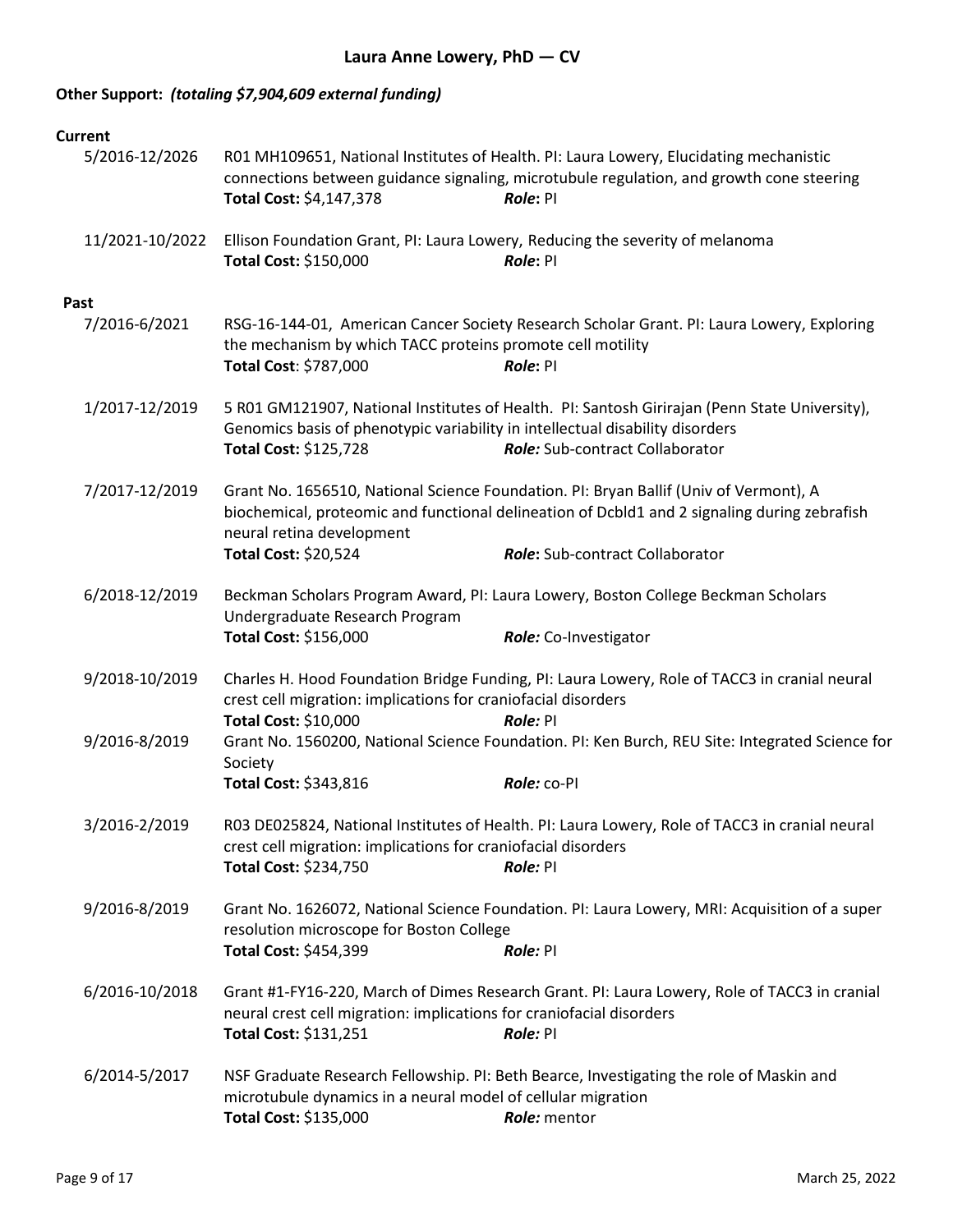| 2/2014-5/2017 | end-tracking proteins in the neuronal growth cone<br>Total Cost: \$746,997 | 5 R00 MH095768, National Institutes of Health. PI: Laura Lowery, Function of microtubule plus-<br>Role: PI        |
|---------------|----------------------------------------------------------------------------|-------------------------------------------------------------------------------------------------------------------|
| 1/2012-1/2014 | end-tracking proteins in the neuronal growth cone<br>Total Cost: \$182,088 | 5 K99 MH095768, National Institutes of Health. PI: Laura Lowery, Function of microtubule plus-<br><b>Role:</b> PI |
| 8/2008-7/2011 | axon guidance<br>Total Cost: \$146,394                                     | 5 F32 NS063512, National Institutes of Health. PI: Laura Lowery, Role of msps and tacc during<br>Role: PI         |
| 6/2005-6/2008 | and mental health<br><b>Total Cost: \$133,284</b>                          | 5 F31 MH073353, National Institutes of Health. PI: Laura Lowery, Brain ventricle development<br>Role: PI          |

## **Invited Lectures**

## **Invited Seminars at Universities**

| Nov 2, 2010    | Coordination of Cytoskeletal Dynamics during Axon Guidance, Smith College, Life Sciences<br><b>Colloquium Lecture Series</b>                                                                                              |
|----------------|---------------------------------------------------------------------------------------------------------------------------------------------------------------------------------------------------------------------------|
| May 20, 2013   | Quantitative live imaging and function of microtubule plus-end-tracking proteins in the neuronal<br>growth cone, Developmental Neurobiology Group Meeting, Department of Neuroscience,<br>University of Wisconsin-Madison |
| May 6, 2014    | Regulation of microtubule plus-end dynamics during growth cone motility, Boston Children's<br>Hospital Informal Seminar                                                                                                   |
| Sept 8, 2014   | Regulation of microtubule plus-end dynamics during growth cone motility, Brandeis University,<br><b>Molecular Genetics Seminar</b>                                                                                        |
| Oct 10, 2014   | Regulation of microtubule plus-end dynamics during growth cone motility, University of Albany,<br>State University of New York, Department of Biological Sciences Seminar                                                 |
| Nov 10, 2014   | Regulation of microtubule plus-end dynamics during growth cone motility, University of<br>Vermont, Department of Biology Seminar                                                                                          |
| Nov 13, 2014   | Regulation of microtubule plus-end dynamics during growth cone motility, Yale University,<br>Molecular Biophysics and Biochemistry Informal Seminar                                                                       |
| Feb 25, 2015   | Regulation of microtubule plus-end dynamics during growth cone motility, Pennsylvania State<br>University, Neuroscience Seminar                                                                                           |
| March 10, 2015 | Regulation of microtubule plus-end dynamics during growth cone motility, Tufts University,<br>Integrated Science Program Seminar                                                                                          |
| Sept 17, 2015  | Regulation of microtubule plus-end dynamics during growth cone motility, Albert Einstein<br>College of Medicine, Department of Physiology and Biophysics Seminar                                                          |
| Oct 15, 2015   | Regulation of microtubule plus-end dynamics during growth cone motility, Stony Brook<br>University, Biochemistry and Cell Biology Seminar                                                                                 |
| Nov 2, 2015    | Regulation of microtubule plus-end dynamics during growth cone motility, McGill University,<br>Department of Biology Molecular Seminar                                                                                    |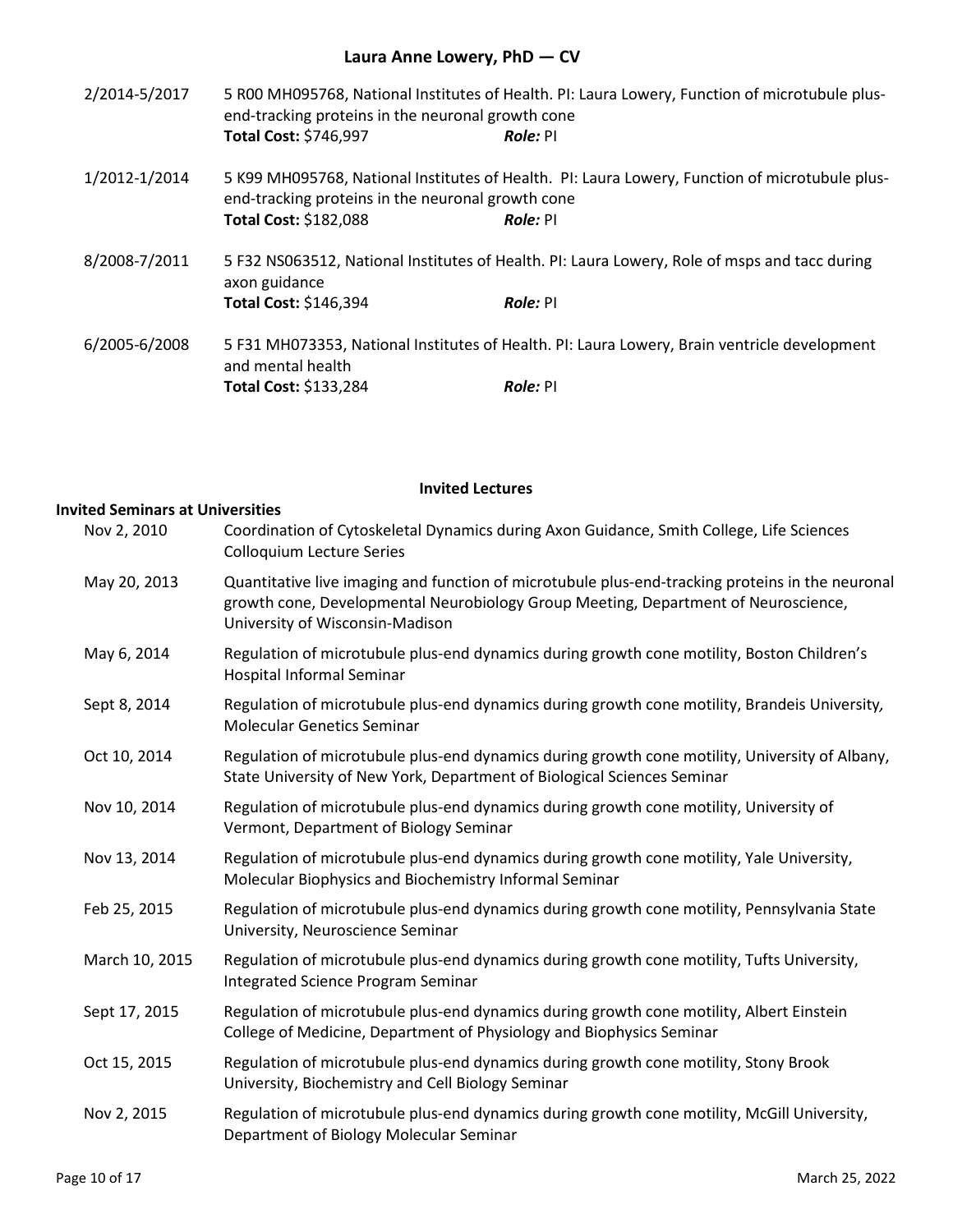| Jan 15, 2016   | Regulation of microtubule plus-end dynamics during growth cone motility, University of<br>Southern California, Center for Craniofacial Molecular Biology Seminar            |
|----------------|-----------------------------------------------------------------------------------------------------------------------------------------------------------------------------|
| March 7, 2016  | Regulation of microtubule plus-end dynamics during growth cone motility, Columbia University,<br>Pathology and Cell Biology Seminar Series                                  |
| March 23, 2016 | Regulation of microtubule plus-end dynamics during growth cone motility, University of<br>Massachusetts, Lowell, Biology Colloquium                                         |
| April 26, 2016 | Regulation of microtubule plus-end dynamics during growth cone motility, University of<br>Washington, Department of Biochemistry Seminar Series                             |
| May 11, 2016   | Regulation of microtubule plus-end dynamics during growth cone motility, Drexel University,<br>Department of Neurobiology and Anatomy Seminar Series                        |
| June 21, 2016  | Regulation of microtubule plus-end dynamics during growth cone motility, Temple University,<br>Shriners Hospitals for Children Pediatric Research Center Seminar Series     |
| July 13, 2016  | Regulation of microtubule plus-end dynamics during growth cone motility, University of<br>Wisconsin Madison, Integrated Biological Sciences Summer Research Program Seminar |
| July 27, 2016  | Regulation of microtubule plus-end dynamics during growth cone motility, University of<br>California, Los Angeles, Cytoskeletal Club Seminar                                |
| Aug 18, 2016   | Regulation of microtubule plus-end dynamics during growth cone motility, Massachusetts<br>Institute of Technology, Gertler Lab Group Meeting                                |
| Sept 13, 2016  | Regulation of microtubule plus-end dynamics during growth cone motility, University of North<br>Carolina - Chapel Hill, Special Seminar                                     |
| Oct 5, 2016    | Regulation of microtubule plus-end dynamics during cell migration, College of Saint Rose,<br><b>Colloquium for Science Majors</b>                                           |
| Oct 17, 2016   | Regulation of microtubule plus-end dynamics during cell migration, University of Richmond,<br><b>Biology Department Seminar Series</b>                                      |
| Nov 1, 2016    | Regulation of microtubule plus-end dynamics during growth cone motility and axon guidance,<br>15th Anniversary Nikon Imaging Symposium, Harvard Medical School              |
| Nov 7, 2016    | Regulation of microtubule plus-end dynamics during growth cone motility, University of<br>California, San Francisco, Informal Seminar                                       |
| Nov 8, 2016    | Regulation of microtubule plus-end dynamics during growth cone motility, University of<br>California, Berkeley, Informal Seminar                                            |
| Nov 9, 2016    | Regulation of microtubule plus-end dynamics during cell migration, University of California,<br>Davis, Molecular and Cellular Biology Seminar Series                        |
| Jan 9, 2017    | Regulation of microtubule plus-end dynamics during cell migration, California Institute of<br>Technology, Informal Seminar                                                  |
| Jan 17, 2017   | Regulation of microtubule plus-end dynamics during cell migration, University of Massachusetts,<br>Amherst, Molecular & Cellular Biology Graduate Program Seminar Series    |
| March 8, 2017  | Regulation of microtubule plus-end dynamics during cell migration, Massachusetts Institute of<br>Technology, Biophysics Seminar Series                                      |
| April 25, 2017 | Regulation of microtubule plus-end dynamics during growth cone migration, Purdue University,<br><b>Neuroscience Seminar Series</b>                                          |
| July 11, 2017  | Regulation of microtubule plus-end dynamics during cell migration, University of Minnesota,<br><b>Informal Seminar</b>                                                      |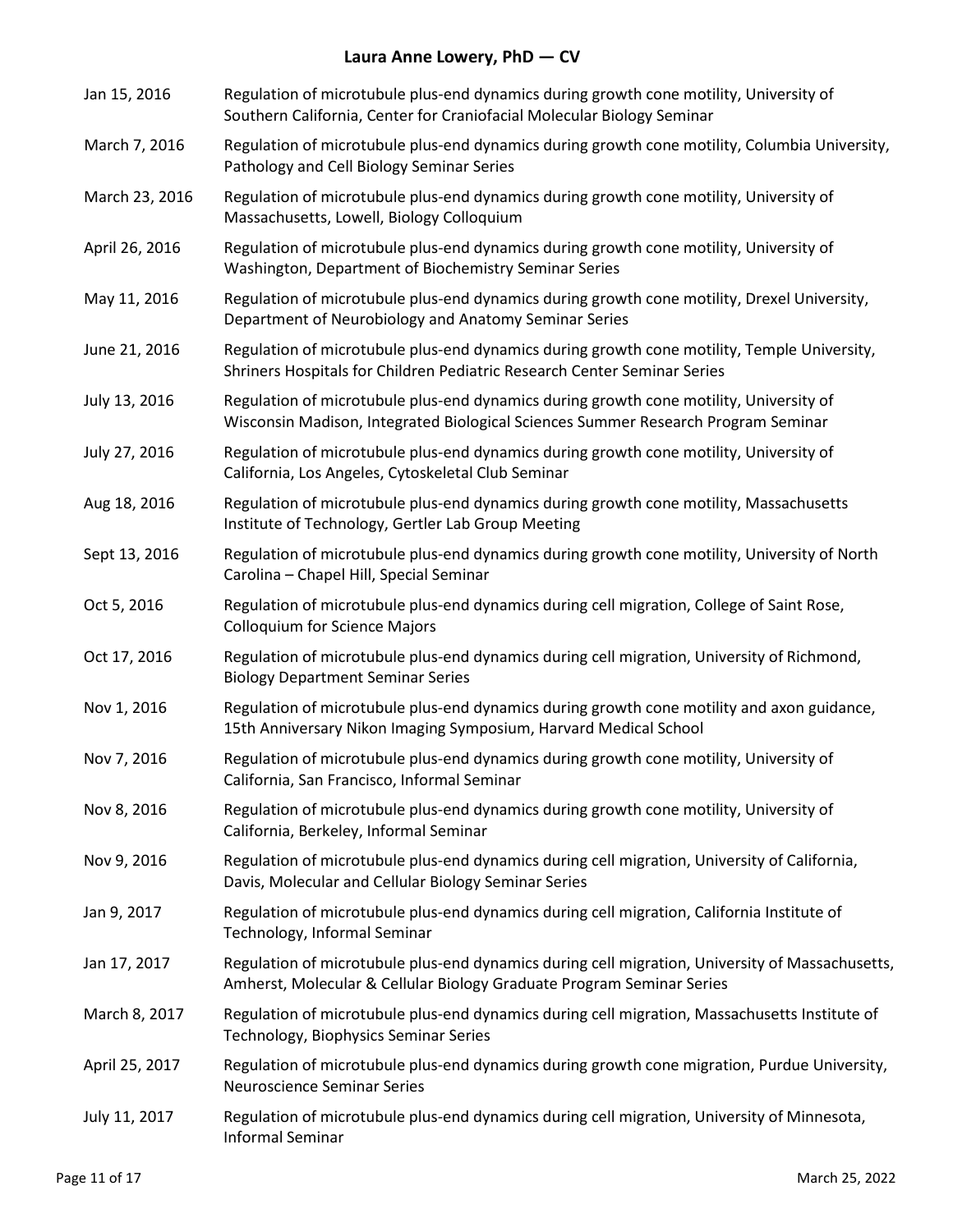| Feb 26, 2018  | Regulation of microtubule plus-end dynamics during cell migration, Bentley University,<br>American Cancer Society Relay for Life Talks                                                                                   |
|---------------|--------------------------------------------------------------------------------------------------------------------------------------------------------------------------------------------------------------------------|
| March 9, 2018 | Regulation of microtubule plus-end dynamics during cell migration, Whitehead Institute,<br>Whitehead Forum Seminar                                                                                                       |
| May 30, 2018  | Regulation of microtubule plus-end dynamics during cell migration, University of Texas Health<br>San Antonio, Department of Pharmacology Seminar                                                                         |
| June 4, 2018  | Regulation of microtubule plus-end dynamics during growth cone motility and axon guidance,<br>Tufts University, Allen Discovery Center Seminar Series                                                                    |
| Nov 11, 2019  | Regulation of microtubule plus-end dynamics during growth cone motility and axon guidance,<br>Tufts University School of Medicine, Department of Developmental, Molecular, and Chemical<br><b>Biology Seminar Series</b> |
| Dec 5, 2019   | Regulation of microtubule plus-end dynamics during cell migration, Cancer Center Grand<br>Rounds, Boston University Medical Center                                                                                       |
| May 2, 2020   | Regulation of microtubule plus-end dynamics during cell migration, Whitehead Institute<br>Symposium (cancelled due to COVID-19)                                                                                          |
| Oct 23, 2020  | Regulation of microtubule plus-end dynamics during cell migration, Department of Chemistry<br>and Biochemistry Seminar, California State University Long Beach                                                           |
| Nov 16, 2020  | Regulation of microtubule plus-end dynamics during cell migration, Department of Biochemistry<br>Seminar, Boston University School of Medicine                                                                           |
| Apr 21, 2021  | Regulation of cytoskeletal dynamics during cell migration, Loyola University Chicago,<br>Department of Biology Seminar Series                                                                                            |

## **Invited Lectures at Conferences**

## **Regional**

| April 26, 2019  | TACC3, a microtubule plus-end tracking protein (+TIP), promotes cell motility during embryonic<br>development. New England Society for Microscopy Spring Symposium, Marine Biological<br>Laboratory, Woods Hole, MA [Keynote Presentation] |
|-----------------|--------------------------------------------------------------------------------------------------------------------------------------------------------------------------------------------------------------------------------------------|
| <b>National</b> |                                                                                                                                                                                                                                            |
| Dec 3, 2011     | Quantitative live imaging and function of microtubule plus-end-tracking proteins in the neuronal<br>growth cone. Annual Meeting of the American Society for Cell Biology, Special Interest Sub-<br>group, Denver, CO                       |
| Oct 10, 2012    | Quantitative live imaging and function of microtubule plus-end-tracking proteins in the neuronal<br>growth cone. Growth Cones and Axon Regeneration, New Orleans, LA                                                                       |
| Oct 13, 2012    | Quantitative live imaging and function of microtubule plus-end-tracking proteins in the neuronal<br>growth cone. Annual Meeting of the Society for Neuroscience, Nanosymposium on Neurite<br>Outgrowth, New Orleans, LA                    |
| Nov 3, 2014     | A tale of two tip-trackers: regulation of microtubule dynamics in axon outgrowth, Axonal<br>Transport and Neuronal Mechanics Workshop, Mathematical Bioscience Institute at Ohio State<br>University                                       |
| Dec 12, 2015    | Regulation of microtubule plus-end dynamics during axon outgrowth. Annual Meeting for the<br>American Society for Cell Biology, Special Interest Subgroup: Neuronal Cytoskeleton, San Diego,<br>СA                                         |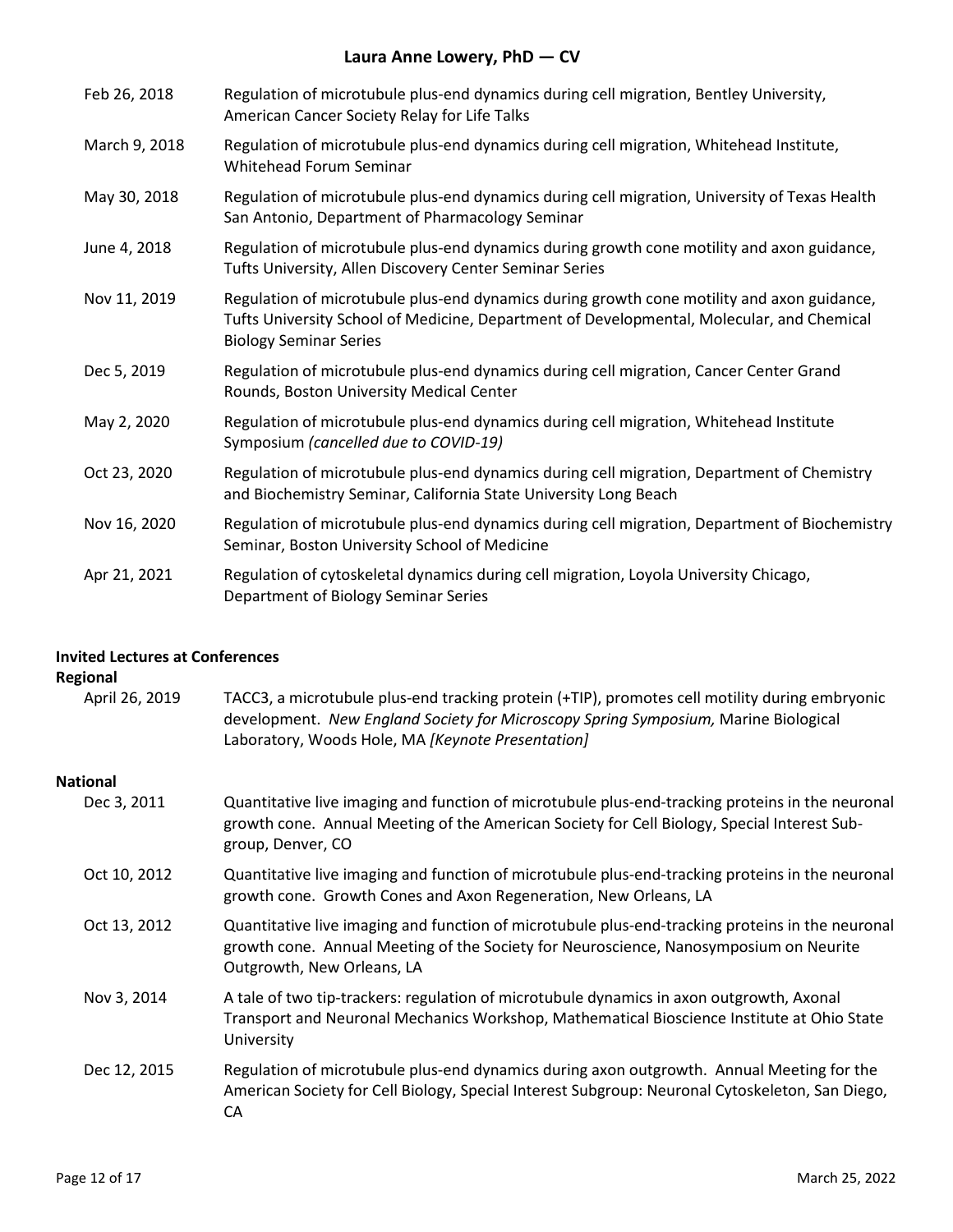| Aug 21, 2017                                              | Regulation of microtubule plus-end dynamics during growth cone guidance and cell migration,<br>Xenopus Imaging Workshop, Marine Biological Laboratory, Woods Hole MA                                   |  |
|-----------------------------------------------------------|--------------------------------------------------------------------------------------------------------------------------------------------------------------------------------------------------------|--|
| Sept 27, 2017                                             | Regulation of microtubule plus-end dynamics during growth cone guidance and cell migration,<br>LabRoots Cell Biology 2017 Conference (virtual)                                                         |  |
| Dec 7, 2019                                               | Regulation of microtubule plus-end dynamics during growth cone guidance and cell migration,<br>Annual Meeting for the American Society for Cell Biology, Minisymposium: Cytoskeleton,<br>Washington DC |  |
| Sept 22, 2021                                             | Regulation of microtubule plus-end dynamics during cell migration, LabRoots Cell Biology 2021<br>Conference (virtual)                                                                                  |  |
| <b>International</b><br>International Xenopus Conferences |                                                                                                                                                                                                        |  |

| Aug 24, 2014  | Regulation of microtubule dynamics in growth cone motility, 15 <sup>th</sup> , Asilomar, CA                                                                                                  |
|---------------|----------------------------------------------------------------------------------------------------------------------------------------------------------------------------------------------|
| Sept 28, 2015 | Regulation of microtubule dynamics in embryonic development by TACC protein family<br>members, PI Meeting, Woods Hole, MA                                                                    |
| Aug 26, 2017  | Regulation of microtubule plus-end dynamics during embryonic cell migration, International<br>Xenopus Resources and Emerging Technologies Meeting, Woods Hole, MA                            |
| Aug 12, 2018  | Investigating the embryonic functions of genes associated with Wolf-Hirschhorn Syndrome.<br>17 <sup>th</sup> , University of Washington, Seattle                                             |
| Aug 25, 2020  | Investigating the embryonic functions of genes associated with Intellectual Disability Disorders.<br>18 <sup>th</sup> , University of Portsmouth, United Kingdom (cancelled due to COVID-19) |
| Aug 15, 2021  | Investigating the role of the CoREST repressor complex in melanoma metastasis in vivo. 18th,<br>University of Portsmouth, United Kingdom                                                     |
|               |                                                                                                                                                                                              |

### *Other*

March 22, 2015 Regulation of microtubule dynamics in growth cone motility, *3rd Biennial Emerging Concepts of the Neuronal Cytoskeleton EMBO Workshop*, Puerto Varas, Chile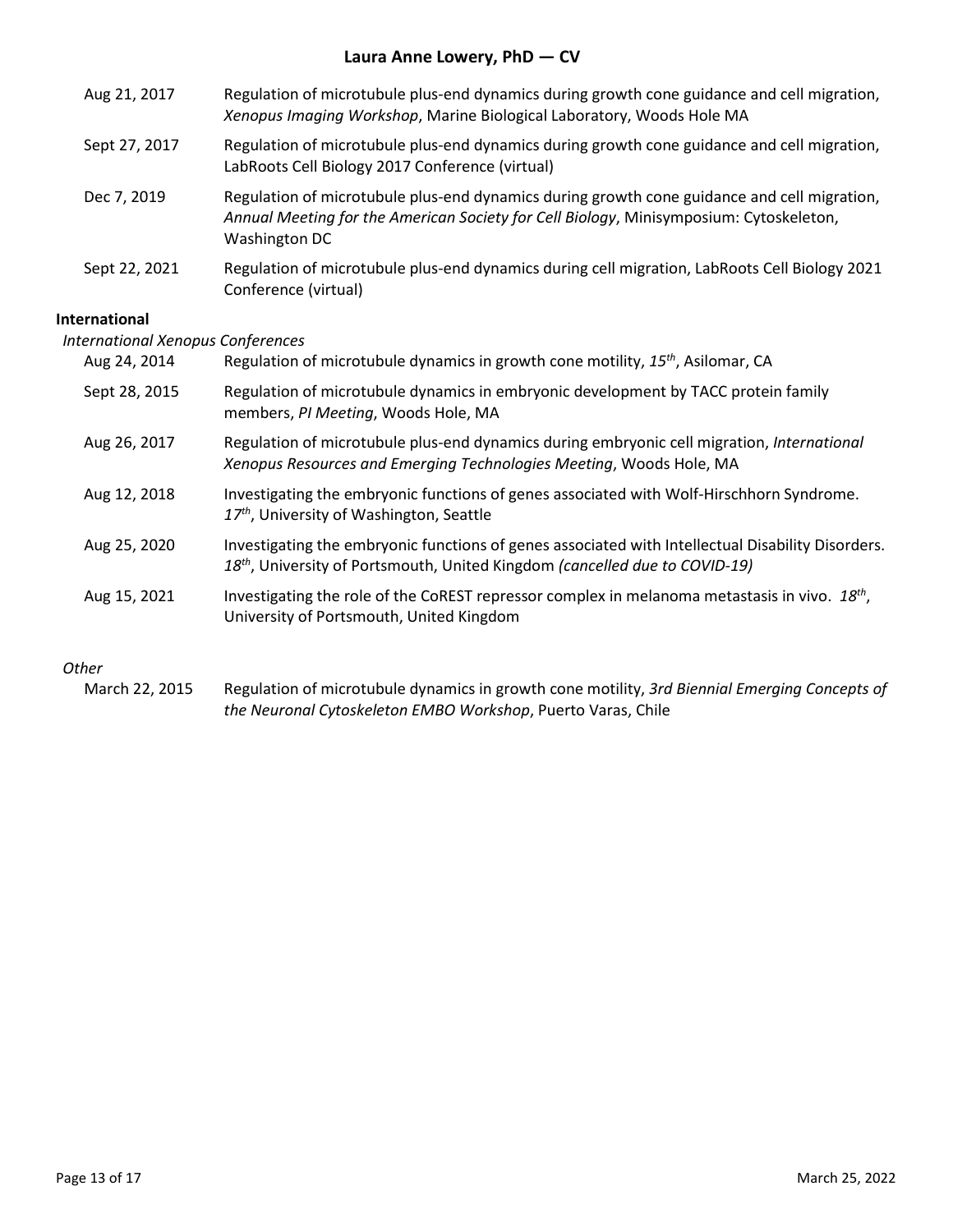### **Bibliography:**

## <https://orcid.org/0000-0001-8959-2679> <https://www.ncbi.nlm.nih.gov/myncbi/1DutBAUULYIQS/bibliography/public/> Mentees are underlined and denoted as undergrads<sup>#</sup>, grad students^, post-docs <sup>Ω</sup>

### †Corresponding author

### **Original, Peer Reviewed Articles:**

- 1. Waggoner LE, **Hardaker LA**, Golik S, and Schafer WR. (2000) Effect of a neuropeptide gene on behavioral states in *Caenorhabditis elegans* egg-laying. *Genetics* 154:1181-1192. PMID: 10757762 PMCID: PMC1460996
- 2. **Hardaker LA**, Singer E, Kerr R, Zhou G, Schafer WR. (2001) Serotonin modulates locomotory behavior and coordinates egg-laying and movement in *Caenorhabditis elegans. Journal of Neurobiology* 49 (4):303-13. PMID: 11745666
- 3. **Lowery LA** and Sive H. (2005) Initial formation of zebrafish brain ventricles occurs independently of circulation and requires the *nagie oko* and *snakehead/atp1a1a.1* gene products. *Development* 132(9):2057-67. PMID: 15788456 - *Cited in Sinaeur Developmental Biology Textbook by Gilbert, Seventh Edition*
- 4. Lowery LA, Rubin J<sup>#</sup>, and Sive H. (2007) *wis/sfpq* is required for cell survival and neuronal development in the zebrafish. *Developmental Dynamics* 236(5):1347-57. PMID: 17393485
- 5. Gutzman JH, Graeden E, **Lowery LA**, Holley H, Sive H. (2008) Formation of the midbrain hindbrain boundary constriction requires laminin-dependent basal constriction. *Mechanisms of Development* 125(11-12):975-83. PMID: 18682291 PMCID: PMC2780020
- 6. **Lowery LA**, De Rienzo G, Gutzman J, and Sive H. (2009) Characterization and classification of zebrafish brain morphology mutants. *Anatomical Record* 292(1):94-106. PMID: 19051268 PMCID: PMC2894611
- 7. **Lowery LA**, Lee H, Lu C, Murphy R, Obar RA, Zhai B, Schedl M, Van Vactor D, Zhan Y. (2010) Parallel genetic and proteomic screens identify Msps as a CLASP-Abl pathway interactor in *Drosophila*. *Genetics* 185(4):1311-25. PMID: 20498300 PMCID: PMC2927758
- 8. Chang J, **Lowery LA**, Sive H. (2012) Multiple roles for the Na,K-ATPase subunits, Atp1a1 and Fxyd1, during brain ventricle development. *Developmental Biology* 368 (2):312-22. PMID: 22683378 PMCID: PMC3402628
- 9. Long JB, Bagonis M, **Lowery LA**, Lee H, Danuser G, Van Vactor D. (2013) Multiparametric analysis of CLASPinteracting protein functions during interphase microtubule dynamics. *Molecular and Cellular Biology* 33(8):1528- 45. PMID: 23382075 PMCID: PMC3624261
- 10. Lowery LA, Faris A<sup>#</sup>, Stout A<sup>#</sup>, Ding L, Baird M, Davidson M, Danuser G, Van Vactor D. (2013) Growth cone-specific functions of XMAP215 in restricting microtubule dynamics and promoting axonal outgrowth. *Neural Development*  8:22*.* PMID: 24289819 PMCID: PMC3907036
- 11. Lemmon V, Ferguson A, Popovich P, Xu X, Snow D, Igarashi M, Beattie C, Bixby J, and the **MIASCI Consortium**. (2014) Minimum information about a spinal cord injury experiment (MIASCI) – a proposed reporting standard for spinal cord injury experiments. *Journal of Neurotrauma* 31:1354-1361. PMID: 24870067 PMCID: PMC4120647
- 12. Nwagbara B<sup>#</sup>/Faris A<sup>#</sup>, Bearce E^, Erdogan B^, Ebbert P<sup>#</sup>, Evans M<sup>#</sup>, Rutherford E<sup>#</sup>, Enzenbacher T, Lowery LA<sup>+</sup>. (2014) TACC3 is a microtubule plus-end tracking protein that promotes axon elongation and also regulates microtubule plus-end dynamics in multiple cell types. *Molecular Biology of the Cell,* 25:3350-62. PMID: 25187649 PMCID: PMC4214782
	- *Recommended by F1000*
	- *Image selected for cover of November 15 issue*
- 13. Lucaj C<sup>#</sup>/Evans M<sup>#</sup>, Nwagbara B<sup>#</sup>, Ebbert P<sup>#</sup>, Baker C<sup>#</sup>, Volk J<sup>#</sup>, Francl A<sup>#</sup>, Ruvolo S^, Lowery LA<sup>+</sup>. (2015) Xenopus TACC1 is a microtubule plus-end-tracking protein that can regulate microtubule dynamics during embryonic development. *Cytoskeleton,* 72(5):225-34. PMID: 26012630 PMCID: PMC4520305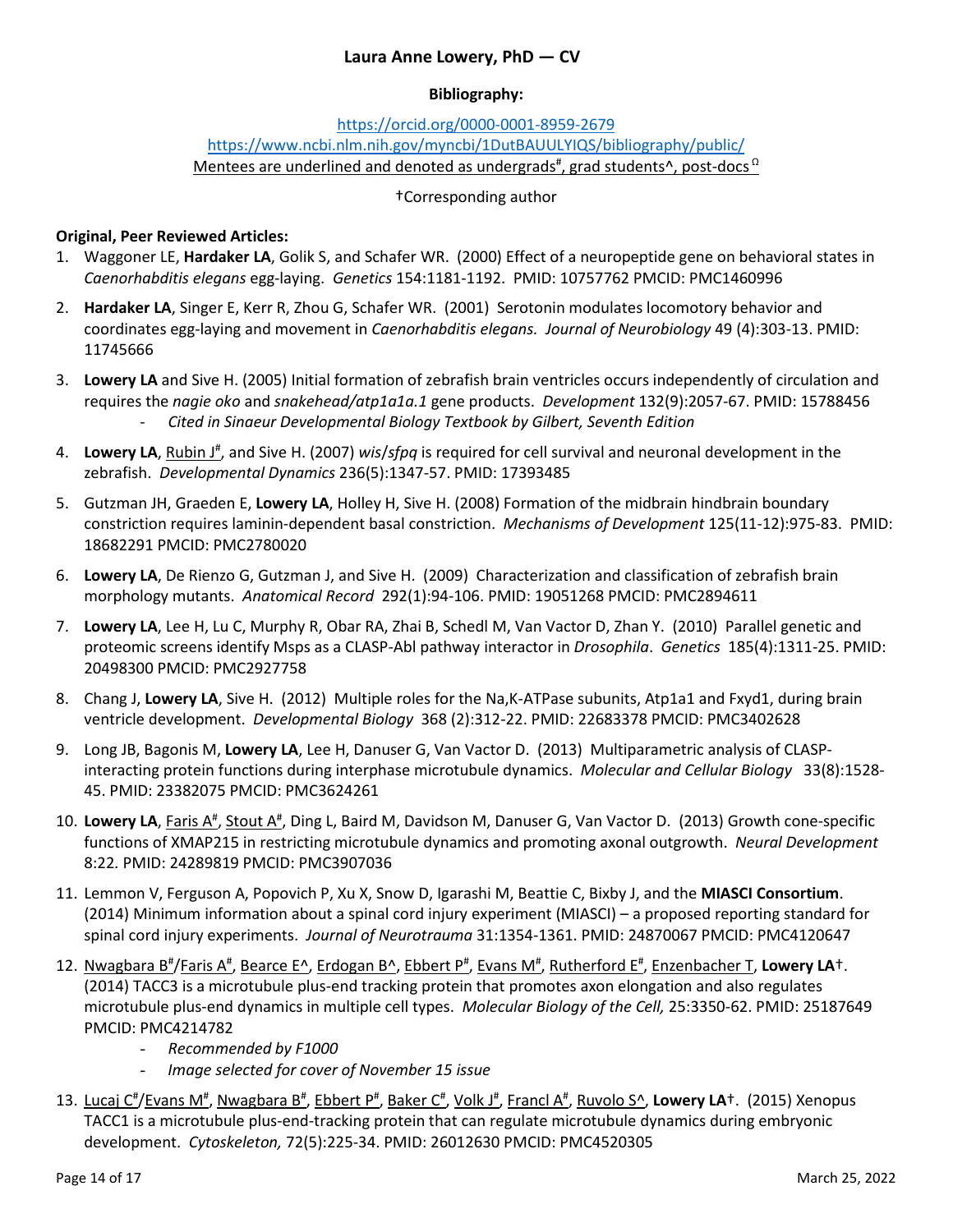- 14. Chen CT, Farrell M, de Leon J, Nwagbara B<sup>#</sup>, Ebbert P<sup>#</sup>, Ferguson D, Lowery LA, Morrissette N, Gubbels MJ. (2015) EB1 and tubulin acetylation regulate Toxoplasma gondii spindle stability. *Molecular Biology of the Cell,* 26:4562-76. PMID: 26466679 PMCID: PMC4678015
	- *Recommended by F1000*
- 15. McDowell GS <sup>Ω</sup>, Lemire JM, Pare JF, Cammarata G^, **Lowery LA**, Levin M. (2016) Conserved roles for cytoskeletal components in determining laterality. *Integrative Biology,* 8(3):267-86. PMID: 26928161 PMCID: PMC4792684 *Image selected for cover*
- 16. Rutherford E<sup>#</sup>/Carandang L<sup>#</sup>, Ebbert P<sup>#</sup>, Mills A<sup>#</sup>, Bowers J<sup>#</sup>, Lowery LA<sup>+</sup>. (2016) TACC2 is a microtubule plus-end tracking protein that can promote microtubule polymerization during embryonic development. *Molecular Biology of the Cell,* 27:3013-20. PMID: 27559128 PMCID: PMC5063610
- 17. Erdogan B<sup>^</sup>, Cammarata G^, Francl A<sup>#</sup>, Lee E<sup>#</sup>, Pratt B<sup>#</sup>, Rutherford E<sup>#</sup>, Lowery LA<sup>+</sup>. (2017) The microtubule plus-endtracking protein TACC3 promotes axon outgrowth and mediates responses to guidance signals during development. *Neural Development,* 12(1):3. PMID: 28202041 PMCID: PMC5312526
	- *Recommended by F1000*
- 18. Slater P<sup>Ω</sup>, Cammarata G^, Monahan C<sup>#</sup>, Bowers J<sup>#</sup>, Yan O<sup>#</sup>, Lee S<sup>Ω</sup>, Lowery LA<sup>+</sup>. (2019) Characterization of *Xenopus* Guanine Deaminase reveals new insights for its expression and function in the embryonic kidney. *Developmental Dynamics,* 248(4):296-305. PMID: 30682232 PMCID: PMC6452025
- 19. Slater P<sup>o</sup>/Cammarata G^, Samuelson A<sup>#</sup>, Magee A<sup>#</sup>, Lowery LA<sup>+</sup>. (2019) XMAP215 promotes microtubule-actin filament interactions to regulate microtubule behavior and growth cone response to guidance signals. *Journal of Cell Science,* 132(9). pii: jcs224311. PMID: 30890650 PMCID: PMC6526707
	- *Featured in 'Research Highlights' section of journal*
	- *Recommended by F1000*
- 20. Mills A<sup>#</sup>/Bearce E^, Cella R<sup>#</sup>, Kim SW<sup>#</sup>, Selig M<sup>#</sup>, Lee S<sup>Ω</sup>, Lowery LA<sup>+</sup>. (2019) Wolf-Hirschhorn Syndrome-associated genes are enriched in motile neural crest and affect craniofacial development in Xenopus laevis. *Frontiers in Physiology*, Apr 12; 10:431. PMID: 31031646 PMCID: PMC6474402
- 21. Hu Y, Lyu W, **Lowery LA**, Koleske AJ. (2019) Regulation of MT dynamics via direct binding of an Abl family kinase. *Journal of Cell Biology*, 218(12):3986-3997. PMID: 31699690 PMCID: PMC6891085
- 22. Singh MD, Jensen M, Lasser M^, Huber E, Yusuff T, Pizzo L, Lifschutz B, Desai I, Kubina A, Yennawar S, Kim S<sup>#</sup>, Iyer J, Rincon-Limas D, **Lowery LA**, Girirajan S. (2020) *NCBP2*-mediated apoptosis contributes to [developmental](https://www.biorxiv.org/content/10.1101/614750v1) defects of the [schizophrenia-associated](https://www.biorxiv.org/content/10.1101/614750v1) 3q29 deletion, *PLOS Genetics*, 16(2):e1008590. PMID: 32053595 PMCID: PMC7043793
- 23. Erdogan B<sup>^</sup>, St. Clair R, Cammarata GM^, Zaccaro T<sup>#</sup>, Ballif BA, Lowery LA<sup>+</sup>. (2020) Investigating the impact of the phosphorylation status of tyrosine residues within the TACC domain of TACC3 on microtubule behavior during axon growth and guidance, *Cytoskeleton,* PMID: 32543081 PMCID: PMC7731983
- 24. Pizzo L/Lasser M^, Yusuff T, Jensen M, Ingraham P, Huber E, Singh MD, Monahan C<sup>#</sup>, Iyer J, Desai I, Karthikeyan S, Goud DJ, Yennawar S, Weiner AT, Krishnan A, Rolls M, **Lowery LA**, Girirajan S. (2021) Functional assessment of the "two-hit" model for neurodevelopmental defects in Drosophila and X. laevis, *PLoS Genet*ics 5;17(4):e1009112.
- 25. Hahn I, Voelzmann A, Parkin J, Fuelle J, Slater P<sup>Ω</sup>, Lowery LA, Sanchez-Soriano N, Prokop A. (2021) Tau, XMAP215/Msps and Eb1 jointly regulate microtubule polymerization and bundle formation in axons, *PLOS Genetics* 6;17(7):e1009647.
- 26. Lasser M^, Bolduc J<sup>#</sup>, Murphy L<sup>#</sup>, O'Brien C<sup>#</sup>, Lee S, Girirajan S, Lowery LA†. (2022) 16p12.1 deletion orthologs are expressed in motile neural crest cells and are important for regulating craniofacial development in Xenopus laevis, *Frontiers in Genetics - Genetics of Common and Rare Diseases* 24 March 2022 https://doi.org/10.3389/fgene.2022.833083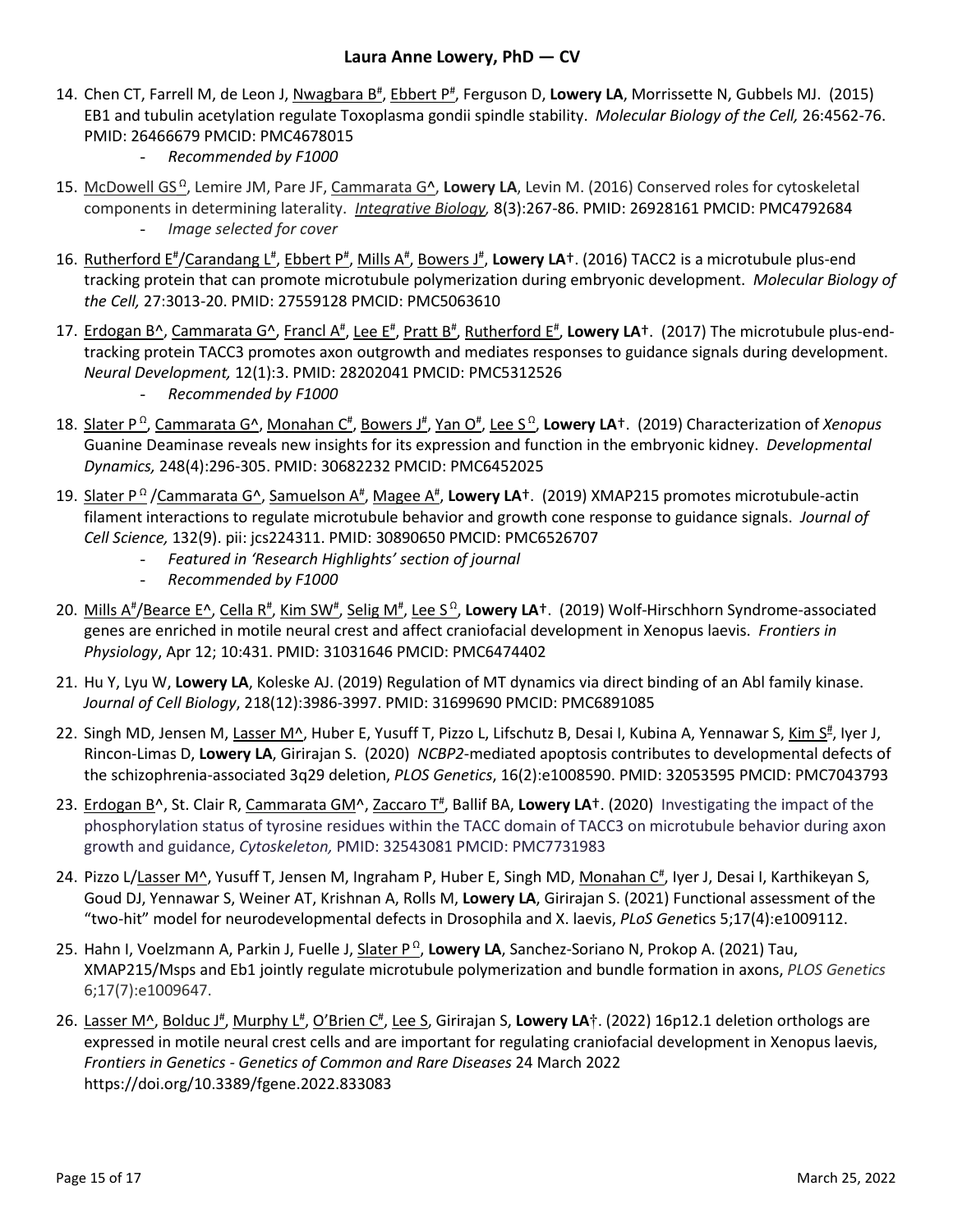### **Pre-Prints:**

27. Bearce E<sup>x</sup>, Pratt B<sup>#</sup>, Rutherford E<sup>#</sup>, Carandang L<sup>#</sup>, Lowery LA†. (2021) Tacc3 modulates microtubule network dynamicity and focal adhesion remodeling to affect cranial neural crest cell migration in Xenopus laevis. bioRxiv 2021.02.08.430297; doi: https://doi.org/10.1101/2021.02.08.430297

### **Reviews, Editorials, Chapters:**

#### **Invited Peer-reviewed Critical Reviews**

- 28. **Lowery LA**, Sive H. (2004) Strategies of vertebrate neurulation and a re-evaluation of teleost neural tube formation. *Mechanisms of Development* 121(10):1189-97. PMID: 15327780
	- *Cited in Sinaeur Developmental Biology textbook by Barresi and Gilbert, 7th-11th Editions*
- 29. **Lowery LA**, Sive H. (2009) Totally tubular: the mystery behind function and origin of the brain ventricular system. *Bioessays* 31(4):446-58. PMID: 19274662 PMCID: PMC3003255
- 30. **Lowery LA**, Van Vactor D. (2009) The trip of the tip: understanding the growth cone machinery. *Nature Reviews Molecular Cell Biology* 10(5):332-43. PMID: 19373241 PMCID: PMC2714171
	- *Cited in Sinaeur Developmental Biology Textbook by Barresi and Gilbert, Eleventh Edition*
	- *Cited 643 times as of March 2020*
	- *Cited on cover of article*
- 31. **Lowery LA**, Faris AE\*, Stout A\*, Van Vactor D. (2012) Neural explant cultures from *Xenopus laevis* neurons. *Journal of Visualized Experiments* (68), e4232, DOI: 10.3791/4232. PMID: 23295240 PMCID: PMC3490324
- 32. Stout A<sup>#</sup>, D'Amico S<sup>#</sup>, Enzenbacher T, Ebbert P<sup>#</sup>, Lowery LA<sup>+</sup>. (2014) Using plusTipTracker open-source software to measure microtubule dynamics in *Xenopus laevis* growth cones. *Journal of Visualized Experiments*, (91) doi: 10.3792/52138. PMID: 25225829 PMCID: PMC4189079
- 33. Bearce EA^, Erdogan B^, **Lowery LA**†. (2015) TIPsy tour guides: How microtubule plus-end tracking proteins (+TIPs) facilitate axon guidance. *Frontiers in Cellular Neuroscience,* 9:241. PMID: 26175669 PMCID: PMC4485311 - *Cited in Sinaeur Developmental Biology textbook by Barresi and Gilbert, Eleventh Edition*
- 34. Cammarata G^, Bearce E^, **Lowery LA**†. (2016) Cytoskeletal social networking in the growth cone: how +TIPs mediate microtubule-actin cross-linking to drive axon outgrowth and guidance. *Cytoskeleton,* 73:461-76. PMID: 26783725 PMCID: PMC4955630
	- *Cited in Sinaeur Developmental Biology textbook by Barresi and Gilbert, Eleventh Edition*
- 35. Rutherford E\* and **Lowery LA**†. (2016) Exploring the developmental mechanisms underlying Wolf-Hirschhorn Syndrome: evidence for defects in neural crest cell migration. *Development Biology,* 420:1-10. PMID: 27777068 PMCID: PMC5193094
- 36. Erdogan B^, Ebbert P<sup>#</sup>, Lowery LA<sup>†</sup>. (2016) Using Xenopus laevis retinal and spinal neurons to study mechanisms of axon guidance in vivo and in vitro. *Seminars in Cell and Developmental Biology,* 51:64-72. PMID: 26853934 PMCID: PMC4798887
- 37. Slater P<sup>Ω</sup>, Hayraptien L<sup>#</sup>, Lowery LA<sup>†</sup>. (2017) *Xenopus laevis* as a model system to study cytoskeletal dynamics during axon pathfinding. *Genesis,* 55(1-2). PMID: 28095612 PMCID: PMC5276718
- 38. Lasser M^, Tiber J<sup>#</sup>, Lowery LA<sup>+</sup>. (2018) The role of the microtubule cytoskeleton in neurodevelopmental disorders. *Frontiers in Cellular Neuroscience*, 12:165. PMID: 29962938 PMCID: PMC6010848
- 39. Lasser M^/Pratt B<sup>#</sup>, Monahan C<sup>#</sup>, Kim SW<sup>#</sup>, Lowery LA<sup>+</sup>. (2019) The many faces of Xenopus: Xenopus laevis as a model system to study Wolf-Hirschhorn Syndrome. *Frontiers in Physiology* Jun 26; 10:817. PMID: 31297068 PMCID: PMC6607408